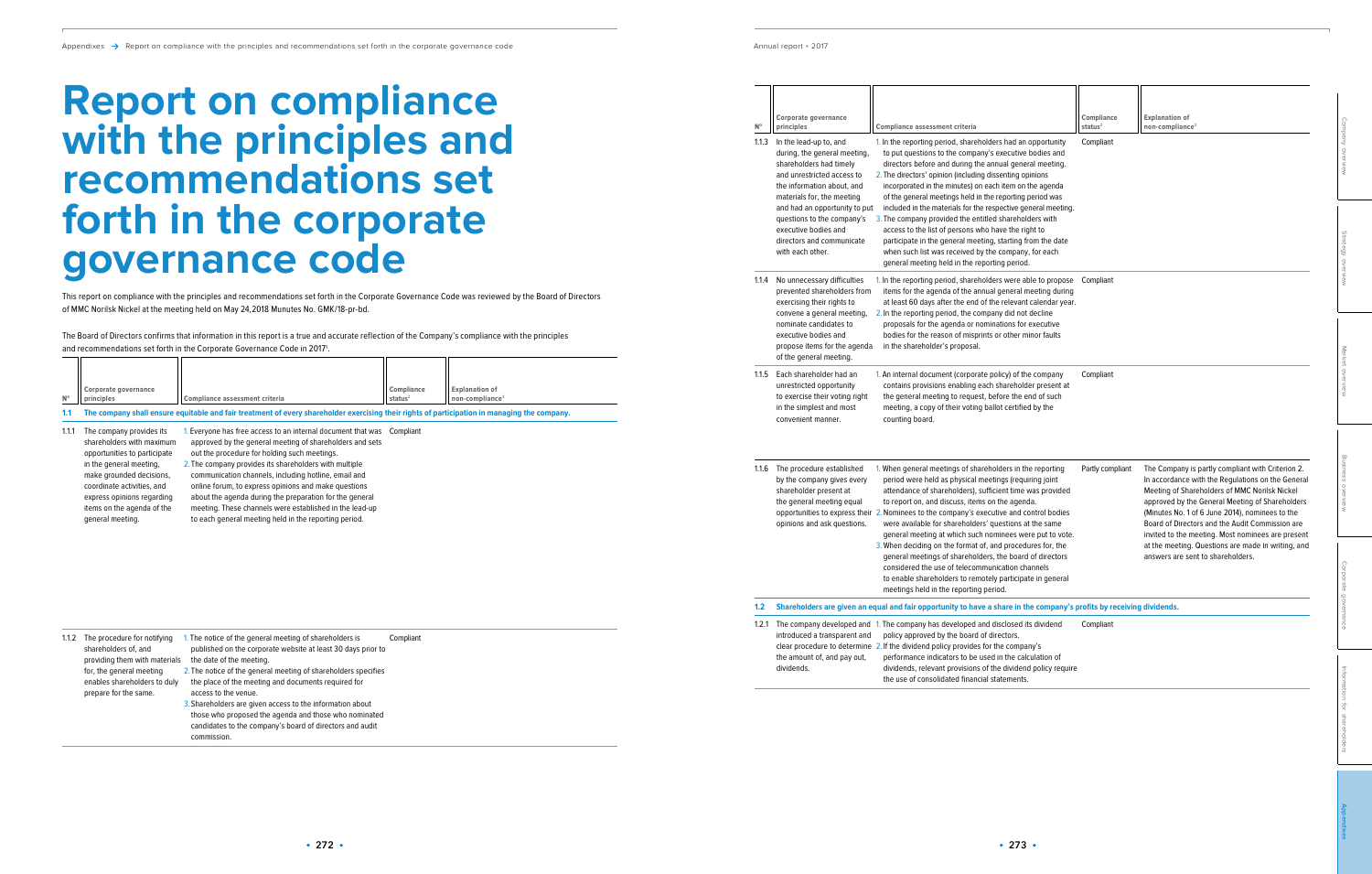Appendixes  $\rightarrow$  Report on compliance with the principles and recommendations set forth in the corporate governance code

Annual report • 2017

| <b>Explanation of</b><br>Corporate governance<br>Compliance<br>$\mathsf{N}^\mathsf{o}$<br>non-compliance <sup>3</sup><br>principles<br>Compliance assessment criteria<br>status <sup>2</sup>                                                                                                                                                                                                                                                                                     | <b>Explanation of</b><br>Corporate governance<br>Compliance<br>$\mathbb{N}^{\circ}$<br>principles<br>Compliance assessment criteria<br>status <sup>2</sup><br>non-compliance <sup>3</sup>                                                                                                                                                                                                                                                                                                                                                                                                                                                                                                                                                                                                                                                                                                                                             |
|----------------------------------------------------------------------------------------------------------------------------------------------------------------------------------------------------------------------------------------------------------------------------------------------------------------------------------------------------------------------------------------------------------------------------------------------------------------------------------|---------------------------------------------------------------------------------------------------------------------------------------------------------------------------------------------------------------------------------------------------------------------------------------------------------------------------------------------------------------------------------------------------------------------------------------------------------------------------------------------------------------------------------------------------------------------------------------------------------------------------------------------------------------------------------------------------------------------------------------------------------------------------------------------------------------------------------------------------------------------------------------------------------------------------------------|
| Compliant<br>1.2.2 The company does not<br>1. The dividend policy of the company sets out clear<br>instructions as to financial/economic circumstances when<br>decide to pay dividends if,                                                                                                                                                                                                                                                                                       | 2.1 The board of directors is responsible for strategic management, defines key principles of, and approaches to, risk management and internal controls,<br>exercises control over the company's executive bodies, and performs other key functions.                                                                                                                                                                                                                                                                                                                                                                                                                                                                                                                                                                                                                                                                                  |
| meeting formal requirements<br>dividends should not be paid.<br>set out in the applicable<br>laws, such decision is not<br>economically feasible and<br>can be misleading about<br>the company's financial<br>performance.                                                                                                                                                                                                                                                       | 2.1.1 The board of directors<br>1. Powers that the board of directors has in respect of<br>The Company is partly compliant with Criterion 1.<br>Partly compliant<br>is responsible for<br>appointment and dismissal of, and terms of labour contracts<br>According to the Company's Charter, appointment<br>making decisions on the<br>with, the company's executives are clearly defined in<br>of the President and termination of their powers<br>appointment and dismissal<br>require approval of the General Meeting of<br>the charter.<br>of the company's executives, 2. The board of directors considered a report (reports) by<br>Shareholders<br>including appointments and<br>the company's sole executive body and collegial executive<br>The Company is partly compliant with Criterion 2.<br>dismissals on the grounds<br>body on progress in the company's strategy.<br>In the reporting period, the Board of Directors |
| 1.2.3 The company ensures<br>1. In the reporting period, the company made no steps that<br>Compliant<br>no deterioration of the<br>could result in any deterioration of the dividend rights of its<br>dividend rights of its existing<br>existing shareholders.<br>shareholders.                                                                                                                                                                                                 | of misconduct. The board<br>regularly considered reports of the Management<br>of directors also supervises<br>Board on the Company's most important lines of<br>activities of executive bodies<br>operations. In the lead-up to the Annual General<br>and ensures that they are<br>Meeting of Shareholders, the Board of Directors                                                                                                                                                                                                                                                                                                                                                                                                                                                                                                                                                                                                    |
| 1.2.4 The company strives<br>1. In order to rule out the possibility of shareholders receiving Compliant<br>any income (profit) from the company other than dividends<br>to rule out the possibility<br>of shareholders receiving<br>and liquidation value, internal documents introduce<br>any income (profit) from<br>controls enabling the company to timely identify and                                                                                                     | compliant with the approved<br>also pre-approved a report (as part of the Annual<br>Report) made by the President and Chairman<br>development strategy across<br>core business lines of the<br>of the Management Board on the Company's<br>performance.<br>company.                                                                                                                                                                                                                                                                                                                                                                                                                                                                                                                                                                                                                                                                   |
| the company other than<br>properly approve transactions with persons affiliated with<br>dividends and liquidation<br>(related to) substantial shareholders (persons authorised to<br>exercise voting rights granted by voting shares) when such<br>value.<br>transactions are not formally recognised as related-party<br>transactions by the applicable law.                                                                                                                    | 2.1.2 The board of directors sets<br>1. In the reporting period, the board of directors reviewed<br>Compliant<br>key long-term objectives,<br>matters related to implementing and updating the strategy,<br>approving the financial plan (budget), and analysing<br>estimates and approves key<br>performance indicators and<br>performance criteria and indicators (including interim<br>indicators) for the strategy and business plans of the<br>business goals, assesses                                                                                                                                                                                                                                                                                                                                                                                                                                                          |
| 1.3 Principles and practices of corporate governance in the company provide for equal conditions for all holders of the same category (type) of shares,<br>including minority shareholders and foreign shareholders, and their equal treatment by the company                                                                                                                                                                                                                    | and approves the strategy<br>company.<br>and business plans for the<br>company's key lines of                                                                                                                                                                                                                                                                                                                                                                                                                                                                                                                                                                                                                                                                                                                                                                                                                                         |
| 1. In the reporting period, procedures to resolve potential<br>1.3.1 The company has arranged<br>Compliant<br>for fair treatment of each<br>conflicts of interest between substantial shareholders were<br>shareholder by its executive<br>effective, and the board of directors paid due attention to<br>and control bodies,<br>shareholder conflicts, if any.<br>including zero tolerance for<br>abuse of rights by majority<br>shareholders against minority<br>shareholders. | business.<br>2.1.3 The board of directors<br>1. The board of directors defined principles of, and<br>The Company is partly compliant with Criterion 2.<br>Partly compliant<br>approaches to, the risk management and internal control<br>determines risk management<br>In the reporting period, the Audit Committee<br>reviewed results of internal control tests carried<br>and internal control<br>framework in the company.<br>2. The board of directors assessed the risk management<br>out by an external auditor (KPMG). Results are<br>principles and approaches<br>and internal control framework of the company during the<br>presented in the Annual Report. In 2018, the<br>of the company<br>reporting period.<br>Internal Audit Department plans to conduct<br>a comprehensive assessment of the risk                                                                                                                    |
| 1.3.2 The company refrains<br>1. Quasi-treasury shares did not exist or did not take part in<br>Compliant<br>from any actions that will<br>voting procedures in the reporting period.<br>or may result in artificial<br>redistribution of corporate<br>control.                                                                                                                                                                                                                  | management and internal control framework<br>and its performance, and submit the results<br>to the Audit and Sustainable Development<br>Committee for review.                                                                                                                                                                                                                                                                                                                                                                                                                                                                                                                                                                                                                                                                                                                                                                         |
| 1.4 Shareholders have reliable and effective ways to register their rights to shares and an opportunity to dispose of such shares freely and easily.                                                                                                                                                                                                                                                                                                                             |                                                                                                                                                                                                                                                                                                                                                                                                                                                                                                                                                                                                                                                                                                                                                                                                                                                                                                                                       |
| 1.4.1 Shareholders have reliable<br>1. The company and its shareholders are satisfied with the<br>Compliant<br>efficiency and reliability of securities register keeping<br>and effective ways to register<br>their rights to shares and an<br>activities of the company's registrar.<br>opportunity to dispose of                                                                                                                                                               |                                                                                                                                                                                                                                                                                                                                                                                                                                                                                                                                                                                                                                                                                                                                                                                                                                                                                                                                       |

such shares freely and easily.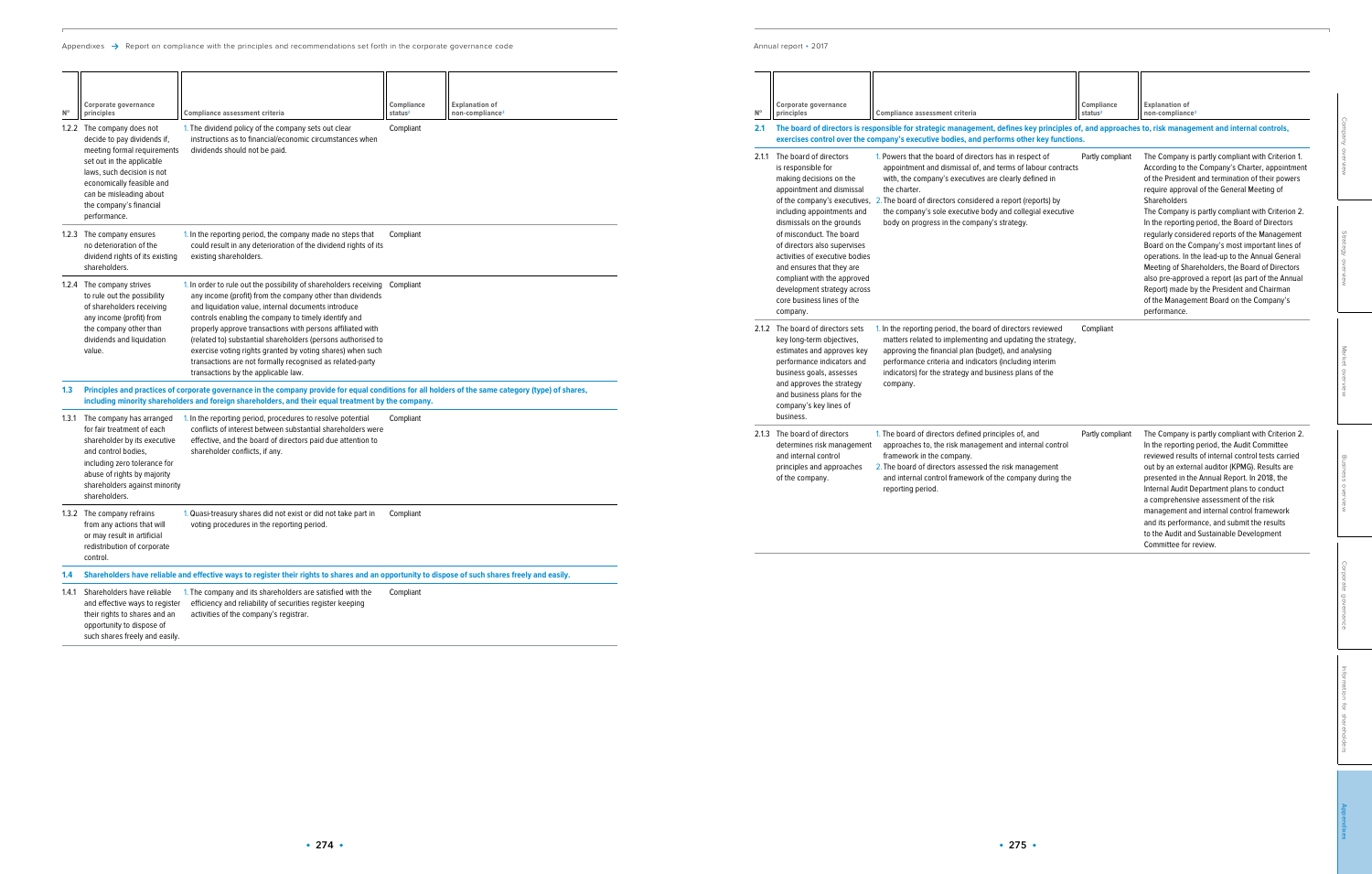|                  | Corporate governance                                                                                                                                                                                                                                                                                                        |                                                                                                                                                                                                                                                                                                                                                                                                                                                                                                                                                                    | Compliance          | <b>Explanation of</b>       |                                       |
|------------------|-----------------------------------------------------------------------------------------------------------------------------------------------------------------------------------------------------------------------------------------------------------------------------------------------------------------------------|--------------------------------------------------------------------------------------------------------------------------------------------------------------------------------------------------------------------------------------------------------------------------------------------------------------------------------------------------------------------------------------------------------------------------------------------------------------------------------------------------------------------------------------------------------------------|---------------------|-----------------------------|---------------------------------------|
| $N^{\circ}$      | principles                                                                                                                                                                                                                                                                                                                  | Compliance assessment criteria                                                                                                                                                                                                                                                                                                                                                                                                                                                                                                                                     | status <sup>2</sup> | non-compliance <sup>3</sup> |                                       |
| $2.3\phantom{0}$ | interests of the company and its shareholders.                                                                                                                                                                                                                                                                              | The board of directors is an efficient and competent management body capable of making fair and independent judgements and decisions in line with the                                                                                                                                                                                                                                                                                                                                                                                                              |                     |                             |                                       |
|                  | 2.3.1 The board of directors<br>is composed solely of<br>persons with an impeccable<br>business and personal<br>track record; directors have<br>sufficient skills, expertise<br>and experience to make<br>decisions falling within the<br>board's remit and perform<br>their responsibilities<br>efficiently.               | 1. The procedure used in the company to assess performance Compliant<br>of the board of directors includes assessment of<br>professional qualifications of individual directors.<br>2. In the reporting period, the board of directors (or its<br>nomination committee) assessed the board of directors'<br>nominees for the necessary experience, knowledge,<br>business reputation, potential conflicts of interests, etc.                                                                                                                                       |                     |                             | Company overview<br>Strategy overview |
|                  | 2.3.2 Directors are elected in<br>a transparent manner that<br>provides shareholders with<br>sufficient information on<br>nominees to get a clear<br>idea of their personal<br>and professional skills.                                                                                                                     | 1. At each general meeting of shareholders held in the<br>reporting period and voting on nominees for the board<br>of directors, the company provided shareholders with<br>biographies of all nominees to the board of directors,<br>results of their assessment performed by the board of<br>directors (or its nomination committee), and information<br>about the nominees' compliance with independence criteria<br>in accordance with Recommendations 102-107 of the Code,<br>and written consents of the nominees to be elected to the<br>board of directors. | Compliant           |                             | Market overview                       |
|                  | 2.3.3 The board of directors is<br>well balanced in terms of<br>qualifications, experience,<br>knowledge and business<br>skills of its members, and<br>is trusted by the company's<br>shareholders.                                                                                                                         | 1. As part of the performance assessment of the board of<br>directors in the reporting period, the board of directors<br>analysed its needs for professional and business skills and<br>experience.                                                                                                                                                                                                                                                                                                                                                                | Compliant           |                             |                                       |
|                  | 2.3.4 The number of directors<br>on the board of directors<br>makes it possible to<br>organise its activities in<br>the most efficient manner<br>and form committees, and<br>enables substantial minority<br>shareholders to elect a                                                                                        | 1. As part of the performance assessment of the board of<br>directors in the reporting period, the board of directors<br>analysed whether the number of directors is sufficient to<br>meet the company's goals and objectives and interests of<br>the shareholders.                                                                                                                                                                                                                                                                                                | Compliant           |                             | Business overview                     |
|                  | director for whom they vote.                                                                                                                                                                                                                                                                                                |                                                                                                                                                                                                                                                                                                                                                                                                                                                                                                                                                                    |                     |                             |                                       |
| 2.4              | 2.4.1 An independent director is<br>a person with professional<br>expertise, experience and<br>independence sufficient                                                                                                                                                                                                      | The board of directors has a sufficient number of independent directors.<br>1. In the reporting period, all independent directors met all<br>independence criteria specified in Recommendations 102-<br>107 of the Code and were recognised as independent by<br>the board of directors.                                                                                                                                                                                                                                                                           | Compliant           |                             | Corporate governance                  |
|                  | to have their own opinions<br>and make fair and unbiased<br>judgements that are<br>not influenced by the<br>company's executive bodies,<br>shareholder groups, or other<br>stakeholders. Nominees<br>(elected director) related<br>to the company, any of its<br>substantial shareholders,<br>counterparties or competitors |                                                                                                                                                                                                                                                                                                                                                                                                                                                                                                                                                                    |                     |                             | Information for shareholders          |
|                  | or the government are not<br>normally considered an<br>independent director.                                                                                                                                                                                                                                                |                                                                                                                                                                                                                                                                                                                                                                                                                                                                                                                                                                    |                     |                             |                                       |

| $N^{\circ}$ | Corporate governance<br>principles                                                                                                                                                                                   | Compliance assessment criteria                                                                                                                                                                                                                                                                                                                     | Compliance<br>status <sup>2</sup> | <b>Explanation of</b><br>non-compliance <sup>3</sup>                                                                                                                                                                                                                                                                                                                                                                                                                                                                                                                                                                                                                                                                                                                                                                                                                                                                                                                                                                                                                                                                                                                     |
|-------------|----------------------------------------------------------------------------------------------------------------------------------------------------------------------------------------------------------------------|----------------------------------------------------------------------------------------------------------------------------------------------------------------------------------------------------------------------------------------------------------------------------------------------------------------------------------------------------|-----------------------------------|--------------------------------------------------------------------------------------------------------------------------------------------------------------------------------------------------------------------------------------------------------------------------------------------------------------------------------------------------------------------------------------------------------------------------------------------------------------------------------------------------------------------------------------------------------------------------------------------------------------------------------------------------------------------------------------------------------------------------------------------------------------------------------------------------------------------------------------------------------------------------------------------------------------------------------------------------------------------------------------------------------------------------------------------------------------------------------------------------------------------------------------------------------------------------|
|             | 2.1.4 The board of directors<br>defines a policy on<br>remuneration and/<br>or reimbursements<br>(compensations) due<br>to directors, executives,<br>and other key managers<br>of the company.                       | 1. The board of directors approved and put into action a<br>policy (policies) on remuneration and reimbursements<br>(compensations) due to directors, executives, and other key<br>managers of the company.<br>2. In the reporting period, the board of directors considered<br>matters related to the above policy (policies) in its<br>meetings. | Partly compliant                  | The Company is partly compliant with Criterion 1.<br>The Board of Directors approved and put into<br>action the Remuneration Policy for Members of<br>Board of Directors of MMC Norilsk Nickel.<br>Principles and mechanics of remunerations<br>(reimbursements) due to executives are set out<br>in the Charter, Regulations on the Management<br>Board, and other internal documents of the<br>Company.<br>The system (policy) of remunerations applicable<br>in the Company is continuously and directly<br>monitored by the Board of Directors.<br>Responsibilities of the Corporate Governance,<br>Nomination and Remuneration Committee<br>include development, supervision over adoption,<br>implementation and regular revision of the<br>remuneration policy for the Company's Board<br>of Directors and Management Board and the<br>Company's President.<br>The Company is partly compliant with Criterion 2.<br>In the reporting period, the Board of Directors<br>regularly reviewed matters related to the<br>remuneration policy for the top management,<br>including its updates, improvement, control over<br>implementation and performance assessment. |
|             | 2.1.5 The board of directors plays<br>a key role in preventing,<br>identifying and settling<br>internal conflicts among<br>the company's bodies,<br>shareholders and employees.                                      | 1. The board of directors plays a key role in preventing,<br>identifying and settling internal conflicts.<br>2. The company introduced procedures to identify, and<br>measures to settle, conflicts of interest.                                                                                                                                   | Compliant                         |                                                                                                                                                                                                                                                                                                                                                                                                                                                                                                                                                                                                                                                                                                                                                                                                                                                                                                                                                                                                                                                                                                                                                                          |
|             | 2.1.6 The board of directors<br>plays a key role in ensuring<br>transparency of the<br>company's operations, timely<br>and accurate disclosures,<br>and free access to the<br>company's documents by<br>shareholders | 1. The board of directors approved an information policy<br>regulation.<br>2. The company appointed persons responsible for putting<br>the information policy into action.                                                                                                                                                                         | Compliant                         |                                                                                                                                                                                                                                                                                                                                                                                                                                                                                                                                                                                                                                                                                                                                                                                                                                                                                                                                                                                                                                                                                                                                                                          |
|             | 2.1.7 The board of directors<br>supervises corporate<br>governance practices and<br>plays a key role in material<br>corporate events.                                                                                | 1. In the reporting period, the board of directors considered<br>the matter of corporate governance at the company.                                                                                                                                                                                                                                | Compliant                         |                                                                                                                                                                                                                                                                                                                                                                                                                                                                                                                                                                                                                                                                                                                                                                                                                                                                                                                                                                                                                                                                                                                                                                          |
| 2.2         |                                                                                                                                                                                                                      | The board of directors is accountable to the company's shareholders.                                                                                                                                                                                                                                                                               |                                   |                                                                                                                                                                                                                                                                                                                                                                                                                                                                                                                                                                                                                                                                                                                                                                                                                                                                                                                                                                                                                                                                                                                                                                          |
| 2.2.1       | Information about the<br>activities of the board<br>of directors is disclosed<br>to shareholders.                                                                                                                    | 1. The company's annual report includes information about<br>attendance at the meetings of the board of directors and its<br>committees in the reporting period.<br>2. The annual report contains information about key results of<br>the board of directors' assessment in the reporting period.                                                  | Compliant                         |                                                                                                                                                                                                                                                                                                                                                                                                                                                                                                                                                                                                                                                                                                                                                                                                                                                                                                                                                                                                                                                                                                                                                                          |
|             | 2.2.2 The chairman of the<br>board of directors is<br>available to the company's<br>shareholders                                                                                                                     | 1. The company established a transparent procedure for<br>shareholders to contact the chairman of the board of<br>directors with questions and to express their opinions.                                                                                                                                                                          | Compliant                         |                                                                                                                                                                                                                                                                                                                                                                                                                                                                                                                                                                                                                                                                                                                                                                                                                                                                                                                                                                                                                                                                                                                                                                          |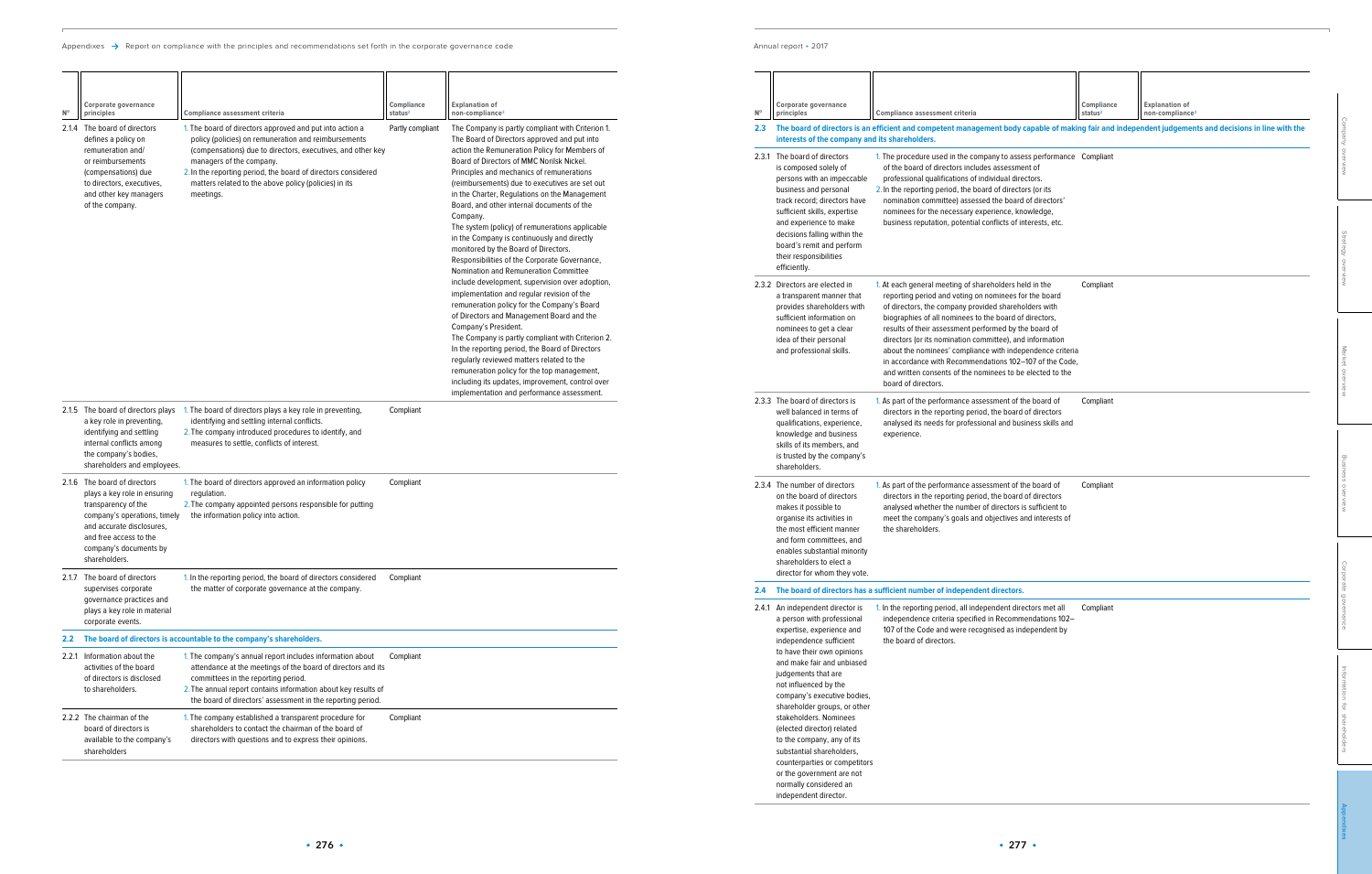[Information for shareholders](#page--1-0)

| Corporate governance<br>principles                                                                                                                                                                                                                                     | <b>Compliance assessment criteria</b>                                                                                                                                                                                                                                                                                                                                                                                                                                     | Compliance<br>status <sup>2</sup>                                                                                                                                                                                       | <b>Explanation of</b><br>non-compliance <sup>3</sup>                                                                                                                                                             |                                                                                                                                                                                                                                                                                                   |
|------------------------------------------------------------------------------------------------------------------------------------------------------------------------------------------------------------------------------------------------------------------------|---------------------------------------------------------------------------------------------------------------------------------------------------------------------------------------------------------------------------------------------------------------------------------------------------------------------------------------------------------------------------------------------------------------------------------------------------------------------------|-------------------------------------------------------------------------------------------------------------------------------------------------------------------------------------------------------------------------|------------------------------------------------------------------------------------------------------------------------------------------------------------------------------------------------------------------|---------------------------------------------------------------------------------------------------------------------------------------------------------------------------------------------------------------------------------------------------------------------------------------------------|
|                                                                                                                                                                                                                                                                        |                                                                                                                                                                                                                                                                                                                                                                                                                                                                           |                                                                                                                                                                                                                         |                                                                                                                                                                                                                  |                                                                                                                                                                                                                                                                                                   |
| Directors of the company<br>make decisions on the basis<br>of all available information,<br>subject to no conflict of<br>interest, equal treatment<br>of shareholders and usual<br>business risk.                                                                      | informs the board of directors if a conflict of interest arises<br>with regard to any item on the agenda of the board of<br>directors or its committee before discussion of such item<br>begins.<br>2. Internal documents of the company require that a director<br>who has a conflict of interest refrains from voting on                                                                                                                                                |                                                                                                                                                                                                                         |                                                                                                                                                                                                                  | Company overview                                                                                                                                                                                                                                                                                  |
|                                                                                                                                                                                                                                                                        | the respective item.<br>directors to seek professional advice on the matters within<br>its remit at the company's expense.                                                                                                                                                                                                                                                                                                                                                |                                                                                                                                                                                                                         |                                                                                                                                                                                                                  | Strategy overview                                                                                                                                                                                                                                                                                 |
| 2.6.2 Rights and obligations of<br>the directors are clearly set<br>out in internal documents of<br>the company.                                                                                                                                                       | clearly defining the directors' rights and obligations.                                                                                                                                                                                                                                                                                                                                                                                                                   |                                                                                                                                                                                                                         |                                                                                                                                                                                                                  |                                                                                                                                                                                                                                                                                                   |
| time to perform their duties.                                                                                                                                                                                                                                          | directors and committees and time spent to prepare for<br>such meetings were taken into account in the board of<br>directors' performance assessment during the reporting<br>period.<br>2. In accordance with internal documents of the company,<br>directors must inform the board of directors of their<br>decision to be appointed to management bodies of other<br>organisations (except for subsidiaries and affiliates of the<br>company) and of such appointments. | Compliant                                                                                                                                                                                                               |                                                                                                                                                                                                                  | Market overview                                                                                                                                                                                                                                                                                   |
| 2.6.4 All directors have equal<br>access to the documents<br>and data of the company.<br>Newly elected directors<br>are provided with sufficient<br>information about the<br>company and activities of<br>the board of directors within<br>the shortest time possible. | directors have the right to access documents and make<br>request regarding the company and its subsidiaries, and<br>executive bodies of the company must provide such<br>information and documents.<br>2. The company has an established induction procedure for<br>newly elected directors.                                                                                                                                                                              | Compliant                                                                                                                                                                                                               |                                                                                                                                                                                                                  | Business overview                                                                                                                                                                                                                                                                                 |
|                                                                                                                                                                                                                                                                        |                                                                                                                                                                                                                                                                                                                                                                                                                                                                           |                                                                                                                                                                                                                         |                                                                                                                                                                                                                  |                                                                                                                                                                                                                                                                                                   |
| 2.7.1 Meetings of the board of<br>directors are held when<br>necessary, subject to the<br>scale of operations and goals<br>of the company in a certain<br>period of time.                                                                                              | the reporting period.                                                                                                                                                                                                                                                                                                                                                                                                                                                     | Compliant                                                                                                                                                                                                               |                                                                                                                                                                                                                  | Corporate governanc                                                                                                                                                                                                                                                                               |
|                                                                                                                                                                                                                                                                        |                                                                                                                                                                                                                                                                                                                                                                                                                                                                           | 2.6.3 Directors are given sufficient 1. Individual attendance at the meeting of the board of<br>1. In accordance with internal documents of the company,<br>1. The board of directors held at least six meetings during | 1. Internal documents of the company require that any director Compliant<br>3. The company has an established procedure for the board of<br>1. The company approved and published an internal document Compliant | Directors are sufficiently informed and act reasonably and in good faith in the interests of the company and its shareholders, prudently and with due care.<br>Preparations for, and attendance at, the meetings of the board of directors ensure efficient operations of the board of directors. |

| Corporate governance<br>principles                                                                                                                                                                                                                                     | Compliance assessment criteria                                                                                                                                                                                                                                                                                                                                                                                                                                            | Compliance<br>status <sup>2</sup>                                                            | <b>Explanation of</b><br>non-compliance <sup>3</sup>                                                                                                                                                                                                                                                                                                                                                                                                                                        |
|------------------------------------------------------------------------------------------------------------------------------------------------------------------------------------------------------------------------------------------------------------------------|---------------------------------------------------------------------------------------------------------------------------------------------------------------------------------------------------------------------------------------------------------------------------------------------------------------------------------------------------------------------------------------------------------------------------------------------------------------------------|----------------------------------------------------------------------------------------------|---------------------------------------------------------------------------------------------------------------------------------------------------------------------------------------------------------------------------------------------------------------------------------------------------------------------------------------------------------------------------------------------------------------------------------------------------------------------------------------------|
|                                                                                                                                                                                                                                                                        |                                                                                                                                                                                                                                                                                                                                                                                                                                                                           |                                                                                              |                                                                                                                                                                                                                                                                                                                                                                                                                                                                                             |
| 2.6.1 Directors of the company<br>make decisions on the basis<br>of all available information,<br>subject to no conflict of<br>interest, equal treatment<br>of shareholders and usual<br>business risk.                                                                | informs the board of directors if a conflict of interest arises<br>with regard to any item on the agenda of the board of<br>directors or its committee before discussion of such item<br>begins.<br>2. Internal documents of the company require that a director<br>who has a conflict of interest refrains from voting on<br>the respective item.<br>directors to seek professional advice on the matters within<br>its remit at the company's expense.                  |                                                                                              |                                                                                                                                                                                                                                                                                                                                                                                                                                                                                             |
| 2.6.2 Rights and obligations of<br>the directors are clearly set<br>out in internal documents of<br>the company.                                                                                                                                                       | clearly defining the directors' rights and obligations.                                                                                                                                                                                                                                                                                                                                                                                                                   |                                                                                              |                                                                                                                                                                                                                                                                                                                                                                                                                                                                                             |
| time to perform their duties.                                                                                                                                                                                                                                          | directors and committees and time spent to prepare for<br>such meetings were taken into account in the board of<br>directors' performance assessment during the reporting<br>period.<br>2. In accordance with internal documents of the company,<br>directors must inform the board of directors of their<br>decision to be appointed to management bodies of other<br>organisations (except for subsidiaries and affiliates of the<br>company) and of such appointments. | Compliant                                                                                    |                                                                                                                                                                                                                                                                                                                                                                                                                                                                                             |
| 2.6.4 All directors have equal<br>access to the documents<br>and data of the company.<br>Newly elected directors<br>are provided with sufficient<br>information about the<br>company and activities of<br>the board of directors within<br>the shortest time possible. | 1. In accordance with internal documents of the company,<br>directors have the right to access documents and make<br>request regarding the company and its subsidiaries, and<br>executive bodies of the company must provide such<br>information and documents.<br>2. The company has an established induction procedure for<br>newly elected directors.                                                                                                                  | Compliant                                                                                    |                                                                                                                                                                                                                                                                                                                                                                                                                                                                                             |
|                                                                                                                                                                                                                                                                        |                                                                                                                                                                                                                                                                                                                                                                                                                                                                           |                                                                                              |                                                                                                                                                                                                                                                                                                                                                                                                                                                                                             |
| 2.7.1 Meetings of the board of<br>directors are held when<br>necessary, subject to the<br>scale of operations and goals<br>of the company in a certain<br>period of time.                                                                                              | 1. The board of directors held at least six meetings during<br>the reporting period.                                                                                                                                                                                                                                                                                                                                                                                      | Compliant                                                                                    |                                                                                                                                                                                                                                                                                                                                                                                                                                                                                             |
|                                                                                                                                                                                                                                                                        |                                                                                                                                                                                                                                                                                                                                                                                                                                                                           | 2.6.3 Directors are given sufficient 1. Individual attendance at the meeting of the board of | Directors are sufficiently informed and act reasonably and in good faith in the interests of the company and its shareholders, pr<br>1. Internal documents of the company require that any director Compliant<br>3. The company has an established procedure for the board of<br>1. The company approved and published an internal document Compliant<br>Preparations for, and attendance at, the meetings of the board of directors ensure efficient operations of the board of directors. |

| $N^{\circ}$ | Corporate governance<br>principles                                                                                                                                                                                                                                                             | Compliance assessment criteria                                                                                                                                                                                                                                                                                                                                                                                                                                                                                                                                                                                                                    | Compliance<br>status <sup>2</sup> | <b>Explanation of</b><br>non-compliance <sup>3</sup>                                                                                                                                                                                                                                                                                                                                                                                                                                                                                                                                                                                                                                                                                                                                                                                                                                             |
|-------------|------------------------------------------------------------------------------------------------------------------------------------------------------------------------------------------------------------------------------------------------------------------------------------------------|---------------------------------------------------------------------------------------------------------------------------------------------------------------------------------------------------------------------------------------------------------------------------------------------------------------------------------------------------------------------------------------------------------------------------------------------------------------------------------------------------------------------------------------------------------------------------------------------------------------------------------------------------|-----------------------------------|--------------------------------------------------------------------------------------------------------------------------------------------------------------------------------------------------------------------------------------------------------------------------------------------------------------------------------------------------------------------------------------------------------------------------------------------------------------------------------------------------------------------------------------------------------------------------------------------------------------------------------------------------------------------------------------------------------------------------------------------------------------------------------------------------------------------------------------------------------------------------------------------------|
|             | 2.4.2 Nominees for the board<br>of directors are assessed<br>for compliance with<br>independence criteria;<br>compliance of the current<br>independent directors<br>is reviewed on a regular<br>basis. Substance of such<br>assessment should prevail<br>over form.                            | 1. In the reporting period, the board of directors (or its<br>nomination committee) formed an opinion about the<br>independence of each nominee to the board of directors<br>and presented it to the company's shareholders.<br>2. At least once in the reporting period, the board of directors<br>(or its nomination committee) assessed independence of<br>the current directors who were identified as independent in<br>the annual report.<br>3. The company developed measures to be taken by directors<br>who cease to be independent, including obligations to<br>timely inform the board of directors of such change in their<br>status. | Partly compliant                  | The Company is partly compliant with Criterion 2.<br>In the lead-up to the Annual General Meeting<br>of Shareholders in April 2017, the Corporate<br>Governance, Nomination and Remuneration<br>Committee of MMC Norilsk Nickel's Board of<br>Directors reviewed the compliance of nominees to<br>the Board of Directors with independence criteria.<br>The current directors on the Board were elected<br>during the Annual General Meeting on 9 June<br>2017. According to the Charter of the Company,<br>"if after the election of an Independent Director<br>to the Board of Directors such director ceases to<br>be an independent director due to any changes or<br>new circumstances, such director shall promptly<br>notify the Board of Directors thereof (through<br>the Corporate Secretary) in writing and give a<br>detailed account of all such changes and new<br>circumstances". |
|             | 2.4.3 Independent directors make<br>up at least one third of the<br>elected board members.                                                                                                                                                                                                     | 1. Independent directors make up at least one third of the<br>board members.                                                                                                                                                                                                                                                                                                                                                                                                                                                                                                                                                                      | Compliant                         |                                                                                                                                                                                                                                                                                                                                                                                                                                                                                                                                                                                                                                                                                                                                                                                                                                                                                                  |
|             | 2.4.4 Independent directors play<br>a key role in preventing<br>internal conflicts and making<br>material corporate actions by<br>the company.                                                                                                                                                 | 2. Independent directors (those who have no conflicts of<br>interest) pre-estimate material corporate actions related<br>to potential conflicts of interest, with the estimates then<br>presented to the board of directors.                                                                                                                                                                                                                                                                                                                                                                                                                      | Compliant                         |                                                                                                                                                                                                                                                                                                                                                                                                                                                                                                                                                                                                                                                                                                                                                                                                                                                                                                  |
| $2.5\,$     |                                                                                                                                                                                                                                                                                                | The chairman of the board of directors arranges for its functions to be performed in the most efficient manner.                                                                                                                                                                                                                                                                                                                                                                                                                                                                                                                                   |                                   |                                                                                                                                                                                                                                                                                                                                                                                                                                                                                                                                                                                                                                                                                                                                                                                                                                                                                                  |
|             | 2.5.1 The elected chairman of<br>the board of directors is<br>an independent director,<br>or independent directors<br>have appointed a senior<br>independent director who<br>coordinates the work of<br>independent directors and<br>interacts with the chairman of<br>the board of directors. | 1. The chairman of the board of directors is an independent<br>director, or independent directors have appointed a senior<br>independent director <sup>4</sup> .<br>2. Functions, rights and responsibilities of the chairman<br>of the board of directors (or the senior independent<br>director, when applicable) are properly defined in internal<br>documents of the company.                                                                                                                                                                                                                                                                 | Compliant                         | The Chairman of the Board of Directors is an<br>independent director; the Company believes<br>that to fully meet best global practices.<br>The independent Chairman of the Board of<br>Directors of the Company ensures the most<br>efficient interaction between the Board of<br>Directors, shareholders and other stakeholders.                                                                                                                                                                                                                                                                                                                                                                                                                                                                                                                                                                |
|             | 2.5.2 The chairman of the<br>board of directors ensures<br>constructive debate at its<br>meetings and free discussion<br>of items on the agenda and<br>supervises how decisions<br>made by the board are put<br>into action.                                                                   | 1. Performance of the chairman of the board of directors was<br>assessed as part of the board of directors' performance<br>assessment in the reporting period.                                                                                                                                                                                                                                                                                                                                                                                                                                                                                    | Compliant                         |                                                                                                                                                                                                                                                                                                                                                                                                                                                                                                                                                                                                                                                                                                                                                                                                                                                                                                  |
|             | 2.5.3 The chairman of the board<br>of directors takes necessary<br>measures to timely provide<br>other directors with<br>information required to make<br>decisions on the agenda.                                                                                                              | 1. The responsibility of the chairman of the board of directors<br>to timely provide other directors with information about<br>the agenda items is set out in internal documents of the<br>company.                                                                                                                                                                                                                                                                                                                                                                                                                                               | Compliant                         |                                                                                                                                                                                                                                                                                                                                                                                                                                                                                                                                                                                                                                                                                                                                                                                                                                                                                                  |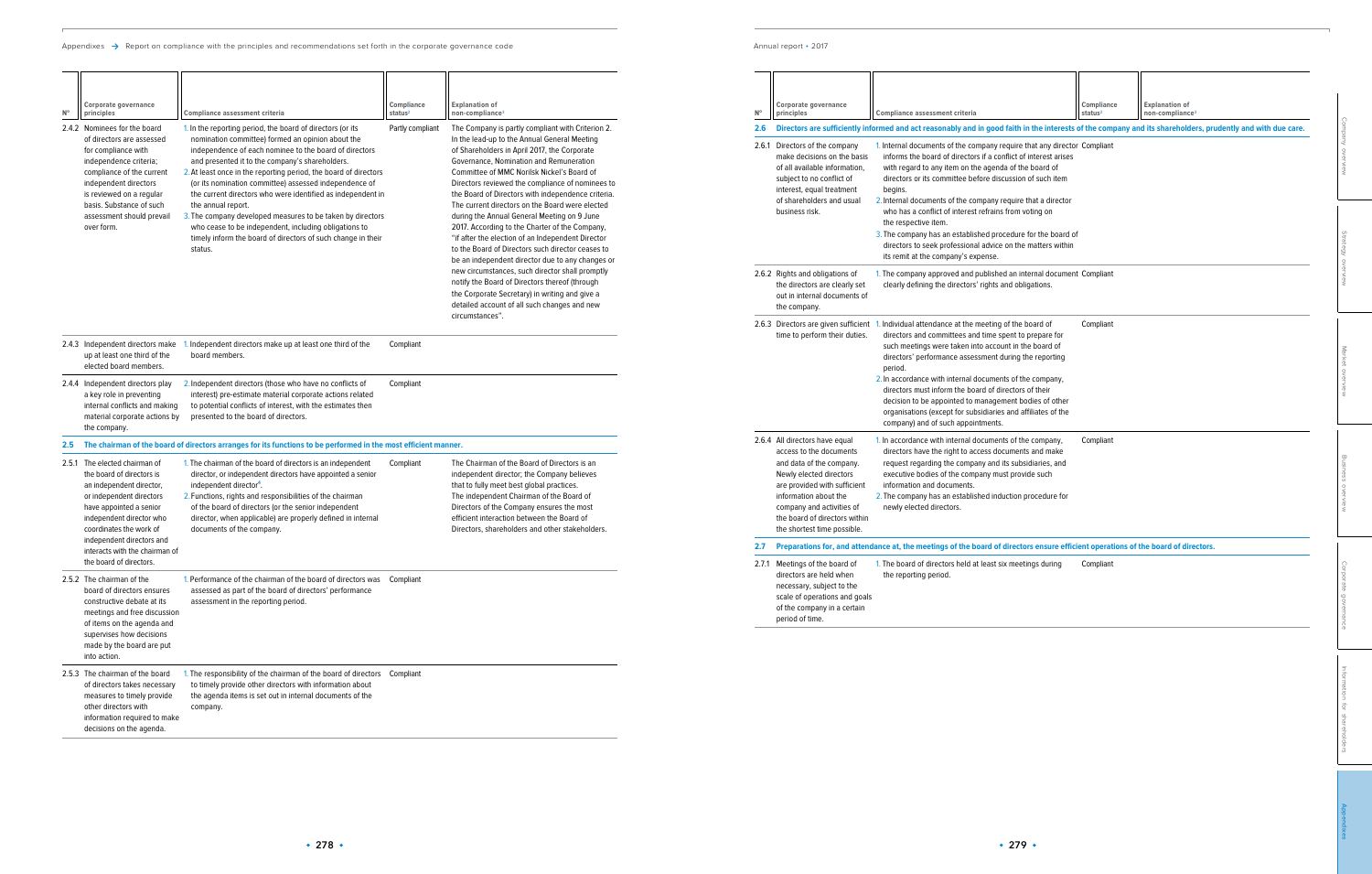Appendixes  $\rightarrow$  Report on compliance with the principles and recommendations set forth in the corporate governance code

## Annual report • 2017

[Information for shareholders](#page--1-0)

| N° | Corporate governance<br>principles                                                                                                                                                                             | Compliance assessment criteria                                                                                                                                                                                                                                                                                                                                                                        | Compliance<br>status <sup>2</sup> | <b>Explanation of</b><br>non-compliance <sup>3</sup>                                                                                                                                                                                                                                                                                                                                                                                                                                                              |                     |
|----|----------------------------------------------------------------------------------------------------------------------------------------------------------------------------------------------------------------|-------------------------------------------------------------------------------------------------------------------------------------------------------------------------------------------------------------------------------------------------------------------------------------------------------------------------------------------------------------------------------------------------------|-----------------------------------|-------------------------------------------------------------------------------------------------------------------------------------------------------------------------------------------------------------------------------------------------------------------------------------------------------------------------------------------------------------------------------------------------------------------------------------------------------------------------------------------------------------------|---------------------|
|    | 2.8.2 A remuneration committee<br>made up of independent<br>directors and chaired by an<br>independent director who is<br>not chairman of the board<br>of directors is set up for<br>preliminary consideration | 1. The board of directors set up the remuneration committee<br>made up of independent directors only.<br>2. The remuneration committee is chaired by an independent<br>director who is not chairman of the board of directors.<br>3. Internal documents of the company define responsibilities<br>of the remuneration committee, including the<br>responsibilities described in Recommendation 180 of | Partly compliant                  | The Company is partly compliant with Criterion 1.<br>The functions of the remuneration committee<br>and nominations committee are performed by<br>the Board of Directors' Corporate Governance,<br>Nomination and Remuneration Committee. It is<br>made up of three independent directors and two<br>non-executive directors who are neither a sole                                                                                                                                                               | Company overview    |
|    | of matters related to<br>efficient and transparent<br>remuneration practices.                                                                                                                                  | the Code.                                                                                                                                                                                                                                                                                                                                                                                             |                                   | executive body nor members of the collegial<br>executive body of the Company. The Committee<br>is chaired by an independent director. Board of<br>Directors includes four independend directors. In<br>accordance with internal documents, the Company<br>set up four committees of the Board of Directors,<br>each made up of five persons. According to the<br>regulations on the committees, each committee<br>should include independent directors. Therefore,<br>if each committee is made up of independent | Strategy overview   |
|    |                                                                                                                                                                                                                |                                                                                                                                                                                                                                                                                                                                                                                                       |                                   | directors only, their workload will be excessive.<br>The Company is partly compliant with Criterion 3.<br>The Regulations on the Corporate Governance,<br>Nomination and Remuneration Committee of<br>the Board of Directors of MMC Norilsk Nickel<br>define the same responsibilities of the committee<br>as listed in Recommendation 180 of the Code,<br>except for Item 7 (preparing a report on the<br>implementation of executive remuneration<br>principles for inclusion in the Annual Report and          | Market overview     |
|    |                                                                                                                                                                                                                |                                                                                                                                                                                                                                                                                                                                                                                                       |                                   | other internal documents of the Company). In the<br>reporting period, the Board of Directors regularly<br>reviewed reports of the Corporate Governance,<br>Nomination and Remuneration Committee on the<br>remuneration policy for the top management,<br>including its updates, improvement, control over<br>implementation and performance assessment.                                                                                                                                                          | Business overview   |
|    |                                                                                                                                                                                                                |                                                                                                                                                                                                                                                                                                                                                                                                       |                                   |                                                                                                                                                                                                                                                                                                                                                                                                                                                                                                                   | Corporate governanc |

| $N^{\circ}$ | Corporate governance<br>principles                                                                                                                                                                                      | Compliance assessment criteria                                                                                                                                                                                                                                                            | Compliance<br>status <sup>2</sup> | <b>Explanation of</b><br>non-compliance <sup>3</sup>                                                                                                                                                                                                                                                                                                                                                                                                                                                                                                                                                                                                                                                                                                                                                                                                                                                                                                                                                                                                                                                                                                                              |
|-------------|-------------------------------------------------------------------------------------------------------------------------------------------------------------------------------------------------------------------------|-------------------------------------------------------------------------------------------------------------------------------------------------------------------------------------------------------------------------------------------------------------------------------------------|-----------------------------------|-----------------------------------------------------------------------------------------------------------------------------------------------------------------------------------------------------------------------------------------------------------------------------------------------------------------------------------------------------------------------------------------------------------------------------------------------------------------------------------------------------------------------------------------------------------------------------------------------------------------------------------------------------------------------------------------------------------------------------------------------------------------------------------------------------------------------------------------------------------------------------------------------------------------------------------------------------------------------------------------------------------------------------------------------------------------------------------------------------------------------------------------------------------------------------------|
|             | 2.7.2 The company's internal<br>documents stipulate the<br>procedure to prepare for and<br>hold meetings of the board<br>of directors so that directors<br>have an opportunity to make<br>proper preparations.          | 1. The company approved an internal document setting out<br>a procedure to prepare for and hold meetings of the board<br>of directors, particularly a rule to notify directors, usually<br>at least 5 days prior to the meeting.                                                          | Compliant                         |                                                                                                                                                                                                                                                                                                                                                                                                                                                                                                                                                                                                                                                                                                                                                                                                                                                                                                                                                                                                                                                                                                                                                                                   |
|             | 2.7.3 The format of each meeting<br>depends on the importance<br>of items on the agenda. The<br>most important matters are<br>discussed at meetings held<br>in person.                                                  | 1. The charter or another internal document of<br>the company requires the most important matters (listed<br>in Recommendation 168 of the Code) to be discussed at<br>meetings of the board of directors held in person.                                                                  | Partly compliant                  | The Company is partly compliant with Criterion 1.<br>The Regulations on the Board of Directors of<br>MMC Norilsk Nickel contain the list of matters<br>that should be discussed at board meetings held<br>in person only.<br>This list is substantially in line with the list given<br>in Recommendation 168 of the Code and accounts<br>for specific aspects of corporate governance in<br>the Company.                                                                                                                                                                                                                                                                                                                                                                                                                                                                                                                                                                                                                                                                                                                                                                          |
|             | 2.7.4 Decisions on the most<br>important matters of<br>the company's operations<br>are made at the meetings<br>of the board of directors<br>either by qualified majority<br>or by majority of all elected<br>directors. | 1. The charter of the company requires that decisions on the<br>most important matters listed in Recommendation 170 of<br>the Code are made at a meeting of the board of directors<br>by qualified majority (at least three fourths of votes) or by<br>majority of all elected directors. | Partly compliant                  | The Company is partly compliant with Criterion 1.<br>The Charter of the Company requires that<br>decisions to increase the Company's authorised<br>capital by issuing new stock be made by the Board<br>of Directors unanimously. Decisions on certain<br>material matters are made by positive vote of at<br>least ten (10) directors (which is equal to at least<br>3/4 of all directors' votes). Such matters include<br>proposals for the General Meeting of Shareholders<br>to vote on amendments and addenda to the<br>Charter, reduction of the authorised capital,<br>approval of internal documents regulating<br>activities of the Company's bodies, approval of,<br>and amendments to, the dividend policy, approval<br>of the Company's internal documents, except<br>for internal documents referred by the federal<br>law to the competence of the General Meeting<br>of Shareholders, approval of, and amendments<br>to, the sales strategy of the Company, approval<br>of certain transactions, and other matters. No<br>amendments are planned to be made to the<br>Charter's provisions that regulate decision-making<br>at meetings of the Board of Directors. |
| 2.8         |                                                                                                                                                                                                                         | The board of directors sets up committees for preliminary consideration of the most important matters of the company's operations.                                                                                                                                                        |                                   |                                                                                                                                                                                                                                                                                                                                                                                                                                                                                                                                                                                                                                                                                                                                                                                                                                                                                                                                                                                                                                                                                                                                                                                   |
|             | 2.8.1 An audit committee made                                                                                                                                                                                           | 1. The board of directors set up the audit committee made up Partly compliant                                                                                                                                                                                                             |                                   | The Company is partly compliant with Criterion 1.                                                                                                                                                                                                                                                                                                                                                                                                                                                                                                                                                                                                                                                                                                                                                                                                                                                                                                                                                                                                                                                                                                                                 |

| 2.8.1 | An audit committee made<br>up of independent directors | 1. The board of directors set up the audit committee made up<br>of independent directors only. | Partly compliant | The Company is partly compliant with Criterion 1.<br>The Company set up the Audit and Sustainable |
|-------|--------------------------------------------------------|------------------------------------------------------------------------------------------------|------------------|---------------------------------------------------------------------------------------------------|
|       | is set up for preliminary                              | 2. Internal documents of the company set out responsibilities                                  |                  | Development Committee. It is made up of three                                                     |
|       | consideration of any matters                           | of the audit committee, including the responsibilities                                         |                  | independent directors and two non-executive                                                       |
|       | related to the supervision of                          | described in Recommendation 172 of the Code.                                                   |                  | directors who are neither a sole executive body                                                   |
|       | the company's financial and                            | 3. At least one member of the audit committee who is an                                        |                  | nor members of the collegial executive body of                                                    |
|       | business operations.                                   | independent director has knowledge and experience                                              |                  | the Company. The Committee is chaired by an                                                       |
|       |                                                        | in making, analysing, assessing and auditing accounting                                        |                  | independent director. Board of Directors includes                                                 |
|       |                                                        | (financial) statements.                                                                        |                  | four independend directors. In accordance with                                                    |
|       |                                                        | 4. Meetings of the audit committee were held at least once                                     |                  | internal documents, the Company set up four                                                       |
|       |                                                        | every quarter during the reporting period.                                                     |                  | committees of the Board of Directors, each made                                                   |
|       |                                                        |                                                                                                |                  | up of five persons. According to the regulations                                                  |
|       |                                                        |                                                                                                |                  | on the committees, each committee should                                                          |
|       |                                                        |                                                                                                |                  | include independent directors. Therefore, if each                                                 |
|       |                                                        |                                                                                                |                  | committee is made up of independent directors                                                     |
|       |                                                        |                                                                                                |                  | only, their workload will be excessive.                                                           |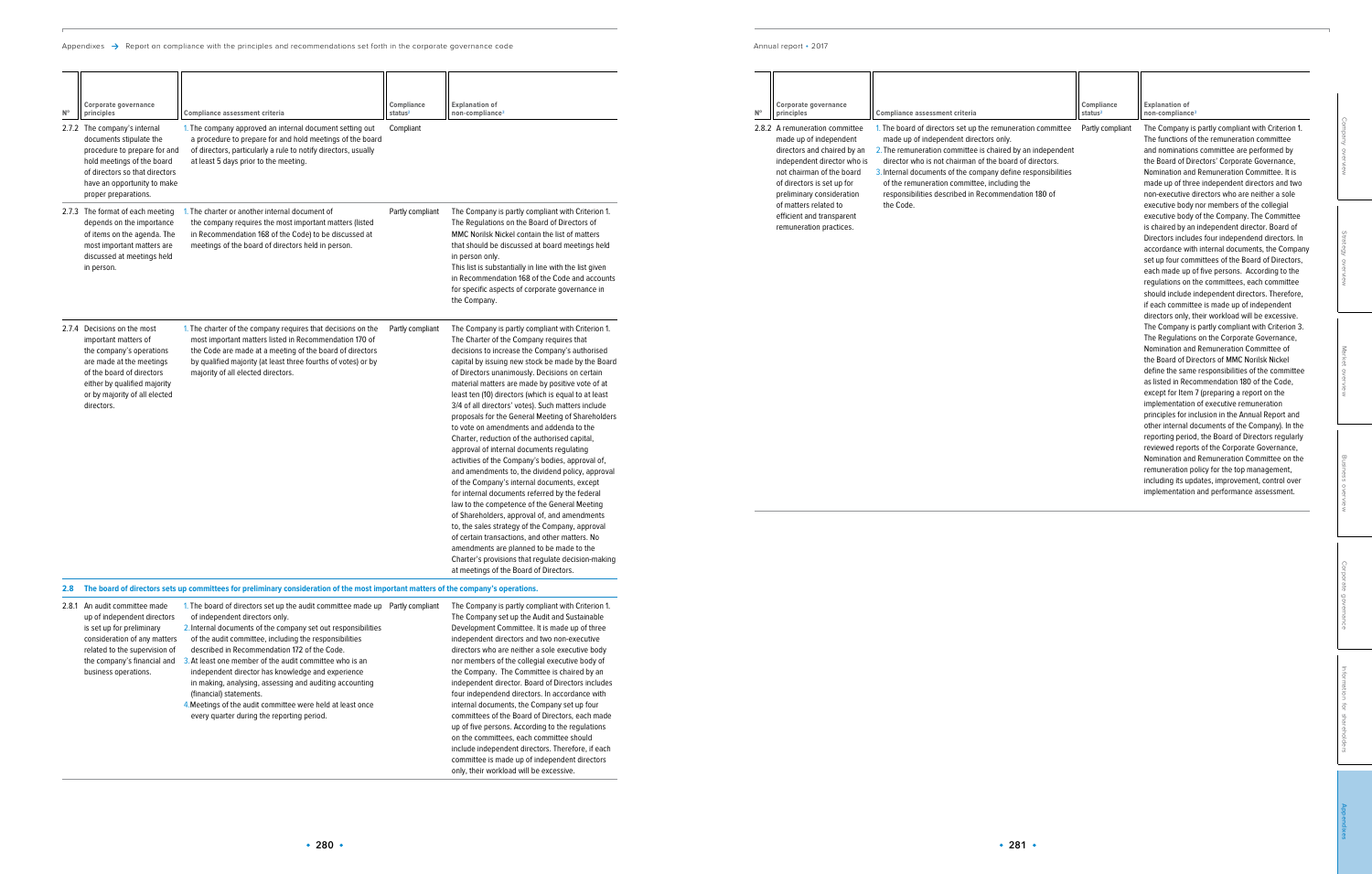|  | Annual report • 2017 |  |
|--|----------------------|--|
|--|----------------------|--|

| $N^{\circ}$ | Corporate governance<br>principles<br>2.8.4 Subject to the scale of<br>operations and risk level,<br>the board of directors made<br>sure that its composition<br>fully meets the goals and<br>objectives of the company.<br>Additional committees were                                                                                                          | <b>Compliance assessment criteria</b><br>1. In the reporting period, the board of directors analysed its<br>composition to make sure that it fully meets the goals and<br>objectives of the company. Additional committees were<br>either formed or recognised as unnecessary.                                                                                                                                             | Compliance<br>status <sup>2</sup><br>Compliant | <b>Explanation of</b><br>non-compliance <sup>3</sup><br>The Company set up four committees of the Board<br>of Directors <sup>6</sup> :<br>• Audit and Sustainable Development Committee;<br>• Corporate Governance, Nomination<br>and Remuneration Committee<br>• Budget Committee;<br>• Strategy Committee.                                                                                                                                                                                                                                                                                                                                                                    | Company overview     |
|-------------|-----------------------------------------------------------------------------------------------------------------------------------------------------------------------------------------------------------------------------------------------------------------------------------------------------------------------------------------------------------------|----------------------------------------------------------------------------------------------------------------------------------------------------------------------------------------------------------------------------------------------------------------------------------------------------------------------------------------------------------------------------------------------------------------------------|------------------------------------------------|---------------------------------------------------------------------------------------------------------------------------------------------------------------------------------------------------------------------------------------------------------------------------------------------------------------------------------------------------------------------------------------------------------------------------------------------------------------------------------------------------------------------------------------------------------------------------------------------------------------------------------------------------------------------------------|----------------------|
|             | either formed or recognised<br>as unnecessary (strategy<br>committee, corporate<br>governance committee,<br>ethics committee, risk<br>management committee,<br>budget committee, HSE<br>committee, etc.).                                                                                                                                                       |                                                                                                                                                                                                                                                                                                                                                                                                                            |                                                |                                                                                                                                                                                                                                                                                                                                                                                                                                                                                                                                                                                                                                                                                 | Strategy overview    |
|             | 2.8.5 The committees are made<br>up so as to enable thorough<br>discussion of the matters<br>considered and take different<br>opinions into account.                                                                                                                                                                                                            | 1. Committees of the board of directors are chaired by<br>independent directors.<br>2. According to internal documents (policies) of the company,<br>non-members may attend meetings of the audit committee,<br>nomination committee and remuneration committee at the<br>invitation of committee chairmen only.                                                                                                           | Partly compliant                               | The Company is partly compliant with Criterion 1.<br>The Board of Directors of the Company includes<br>four independent directors. The Company set<br>up four committees of the Board of Directors,<br>each made up of five persons. According to the<br>regulations on the committees, each committee<br>should include independent directors. If<br>independent directors are elected Chairmen of all<br>the committees, their workload will be excessive.<br>For this reason, the Budget Committee and the<br>Strategy Committee are chaired by non-executive<br>directors. The Committees are made up of two<br>independent directors and three non-executive<br>directors. | Market overview      |
|             | 2.8.6 Committee chairmen<br>regularly inform the board<br>of directors and its chairman<br>of committee activities.                                                                                                                                                                                                                                             | 1. Committee chairmen provided the board of directors with<br>regular reports on committee activities in the reporting<br>period.                                                                                                                                                                                                                                                                                          | Compliant                                      |                                                                                                                                                                                                                                                                                                                                                                                                                                                                                                                                                                                                                                                                                 | Business overview    |
| 2.9         |                                                                                                                                                                                                                                                                                                                                                                 | The board of directors provides for assessing its own performance and the performance of its committees and individual members.                                                                                                                                                                                                                                                                                            |                                                |                                                                                                                                                                                                                                                                                                                                                                                                                                                                                                                                                                                                                                                                                 |                      |
|             | 2.9.1 Assessment of the board<br>of directors' performance<br>aims to estimate how<br>effective the board of<br>directors, its committees<br>and individual directors are<br>and whether their activities<br>meet corporate goals; it is<br>also designed to stimulate<br>the work of the board of<br>directors and identify areas<br>of potential improvement. | 1. Self-assessment and external assessment of the board of<br>directors' performance in the reporting period included<br>performance assessment of board committees, individual<br>directors and the board of directors in general.<br>2. Results of the self-assessment and external assessment of<br>the board of directors' performance in the reporting period<br>were considered at the board meeting held in person. | Partly compliant                               | The Company is partly compliant with Criterion 1.<br>Performance of the Company's Board of Directors<br>was assessed in accordance the Performance<br>Evaluation Policy for Board of Directors of MMC<br>Norilsk Nickel (the policy was developed with<br>assistance of an external consultant). In the<br>reporting period, self-assessment of the Board of<br>Directors, Committees and Chairman of the Board<br>of Directors was performed<br>by questionnaire.<br>The Company does not believe it to be reasonable<br>for the time being to assess the performance of<br>individual directors.                                                                              | Corporate governance |

|             | Corporate governance             |                                                              | Compliance          | <b>Explanation of</b>                                  |
|-------------|----------------------------------|--------------------------------------------------------------|---------------------|--------------------------------------------------------|
| $N^{\circ}$ | principles                       | Compliance assessment criteria                               | status <sup>2</sup> | non-compliance <sup>3</sup>                            |
|             | 2.8.3 A nomination (appointment, | 1. The board of directors set up a nomination committee (or  | Partly compliant    | The Company is partly compliant with Criterion 2.      |
|             | HR) committee whose              | its responsibilities specified in Recommendation 186 of the  |                     | The Regulations on the Corporate Governance,           |
|             | members are mostly               | Code are performed by another committee*(5)), and most of    |                     | Nomination and Remuneration Committee of               |
|             | independent directors            | its members are independent directors.                       |                     | the Board of Directors of MMC Norilsk Nickel           |
|             | is set up for preliminary        | 2. Internal documents of the company define responsibilities |                     | defines the same responsibilities as listed in         |
|             | consideration of any matters     | of the nomination committee (or another committee            |                     | Recommendation 186 of the Code, except for             |
|             | related to HR planning           | performing its functions), including the responsibilities    |                     | Item 2 (relations with shareholders should not be      |
|             | (succession planning),           | described in Recommendation 186 of the Code.                 |                     | restricted to major shareholders only in nominating    |
|             | expertise and performance        |                                                              |                     | candidates to the Board of Directors; such contacts    |
|             | of the board of directors.       |                                                              |                     | should be aimed at forming a board that will most      |
|             |                                  |                                                              |                     | fully meet the goals and objectives of the Company)    |
|             |                                  |                                                              |                     | and Item 4 (definitions of individual responsibilities |
|             |                                  |                                                              |                     | of the directors and Chairman of the Board of          |
|             |                                  |                                                              |                     | Directors, including time to be spent on operating     |
|             |                                  |                                                              |                     | matters both at and outside board meetings             |
|             |                                  |                                                              |                     | during scheduled and unscheduled activities; such      |
|             |                                  |                                                              |                     | definitions (separate for the directors and Chairman   |
|             |                                  |                                                              |                     | of the Board of Directors) should be approved          |
|             |                                  |                                                              |                     | by the Board of Directors and given for guidance       |
|             |                                  |                                                              |                     | to each new director and Chairman after their          |
|             |                                  |                                                              |                     | election).                                             |
|             |                                  |                                                              |                     | Key responsibilities of the directors (including       |
|             |                                  |                                                              |                     | Chairman of the Board of Directors) are defined        |
|             |                                  |                                                              |                     | in the Regulations on the Board of Directors;          |
|             |                                  |                                                              |                     | The composition of the Board of Directors is           |
|             |                                  |                                                              |                     | relatively stable, with each director having           |
|             |                                  |                                                              |                     | an established list of individual responsibilities;    |
|             |                                  |                                                              |                     | an introductory course was developed for newly         |
|             |                                  |                                                              |                     | elected directors, particularly to brief them on       |
|             |                                  |                                                              |                     | working procedures in the Board of Directors.          |
|             |                                  |                                                              |                     | Any additional definitions of directors'               |
|             |                                  |                                                              |                     | responsibilities by the Committee would be             |
|             |                                  |                                                              |                     | excessively formal. The Company does not plan to       |
|             |                                  |                                                              |                     | include this task in the Committee's responsibilities. |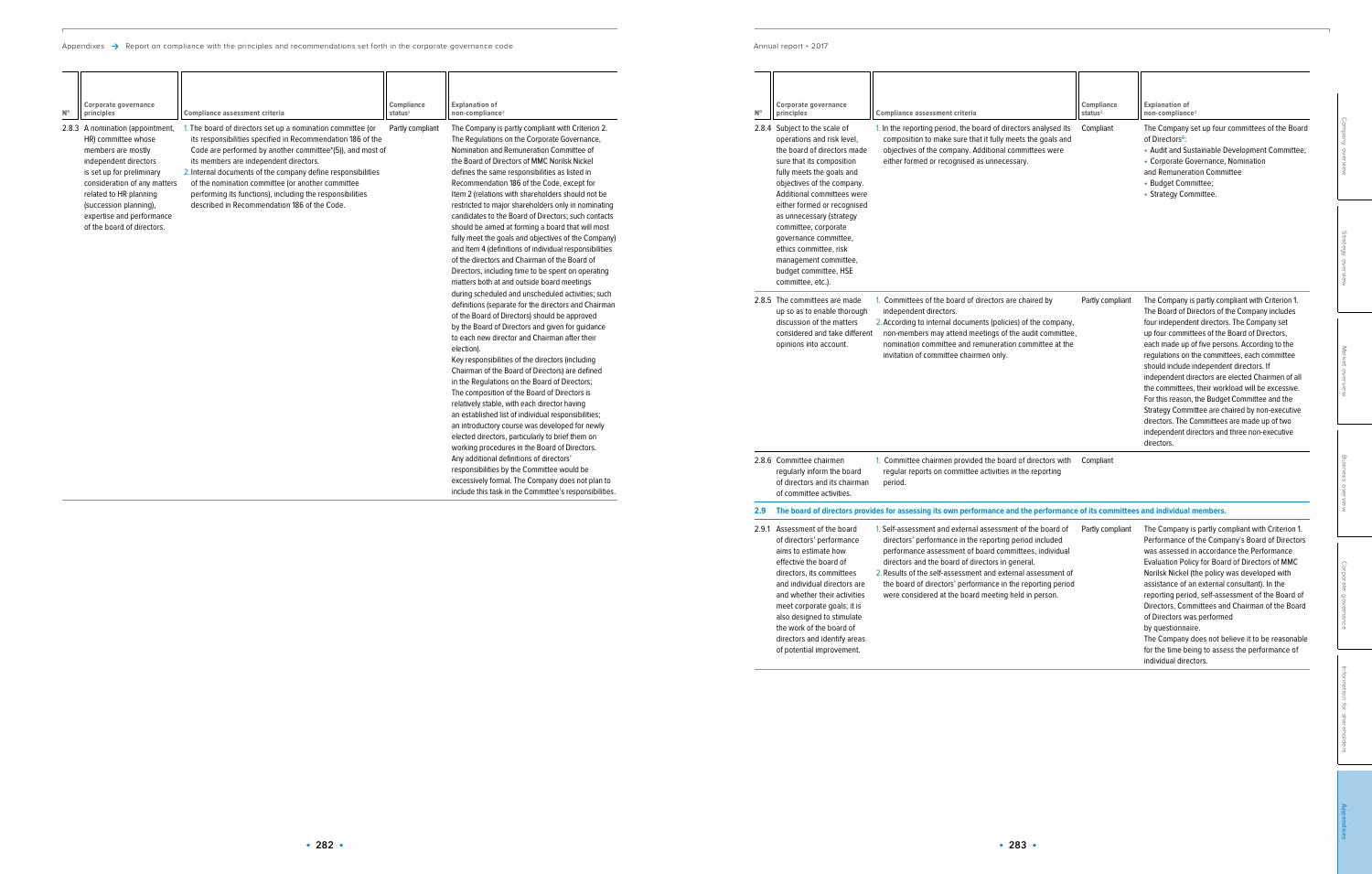| Corporate governance<br>principles                                                                                                                                                                                                                                                                                                      | <b>Compliance assessment criteria</b>                                                                                                                                                                                                                              | Compliance<br>status <sup>2</sup>                                                | <b>Explanation of</b><br>non-compliance <sup>3</sup>                                                                                                                                                                                                                                                                                                                                                                                                              |
|-----------------------------------------------------------------------------------------------------------------------------------------------------------------------------------------------------------------------------------------------------------------------------------------------------------------------------------------|--------------------------------------------------------------------------------------------------------------------------------------------------------------------------------------------------------------------------------------------------------------------|----------------------------------------------------------------------------------|-------------------------------------------------------------------------------------------------------------------------------------------------------------------------------------------------------------------------------------------------------------------------------------------------------------------------------------------------------------------------------------------------------------------------------------------------------------------|
| policy was developed by the<br>remuneration committee<br>and approved by the board<br>of directors of the company.<br>The board of directors<br>and its remuneration<br>committee ensures that the<br>remuneration policy is duly<br>adopted and implemented<br>in the company, as well as<br>reviews and amends it where<br>necessary. | The company's remuneration 1. In the reporting period, the remuneration committee<br>reviewed the remuneration policy (policies) and its<br>(their) implementation practices and, where necessary,<br>recommended that the board of directors make<br>amendments.  | Partly compliant                                                                 | The Company is partly compliant with Criterion 1.<br>The Corporate Governance, Nomination and<br>Remuneration Committee of the Board of Directors<br>monitored implementation of the remuneration<br>policy (system) to make performance improvement<br>proposals.                                                                                                                                                                                                |
| policy sets out transparent<br>procedures to determine<br>the amount of remuneration                                                                                                                                                                                                                                                    | The company's remuneration 1. The company's remuneration policy (policies) sets (set)<br>out transparent procedures to determine the amount of<br>remuneration payable to directors, executives and other<br>key managers of the company, and governs (govern) all | Partly compliant                                                                 | The Company is partly compliant with Criterion 1.<br>The remuneration system existing in the Company<br>provides for the procedure to determine<br>(calculate) the amount of remuneration payable                                                                                                                                                                                                                                                                 |
| payable to directors,<br>executives and other key<br>managers of the company,<br>and governs all types of<br>payments, benefits and<br>privileges available to the<br>above persons.                                                                                                                                                    | types of payments, benefits and privileges available to the<br>above persons.                                                                                                                                                                                      | transparency criteria.<br>Meeting of Shareholders.<br>and operating performance. | to the directors and executives. The remuneration<br>system in the Company meets general<br>The procedure to determine directors'<br>remuneration is set out in the Remuneration<br>Policy for Members of Board of Directors of MMC<br>Norilsk Nickel and is also approved by the General<br>The total remuneration of the President and<br>members of the Management Board consists                                                                              |
|                                                                                                                                                                                                                                                                                                                                         |                                                                                                                                                                                                                                                                    |                                                                                  | of the base salary and bonuses (a variable part<br>of the remuneration). The variable part of the<br>remuneration depends on the Company's financial<br>The variable part of the remuneration payable to<br>the members of the Management Board is based<br>on key performance indicators.<br>Key performance indicators are updated and<br>approved annually by the Corporate Governance,<br>Nomination and Remuneration Committee of the<br>Board of Directors. |
| The company has<br>devised a reimbursement<br>(compensation) policy<br>specifying the list of<br>reimbursable expenses and<br>level of service available to<br>the company's directors,<br>executives and other key<br>managers. Such policy may<br>be part of the company's<br>remuneration policy.                                    | 1. The remuneration policy (policies) or other internal<br>documents of the company define rules of reimbursement<br>for expenses incurred by directors, executives and other<br>key managers of the company.                                                      | Partly compliant                                                                 | The Company is partly compliant with Criterion 1.<br>The Remuneration Policy for Members of Board<br>of Directors of MMC Norilsk Nickel contains rules<br>of reimbursement for expenses incurred by the<br>Company's directors.<br>Expenses of the Company's executives are<br>reimbursed in the same manner as established<br>in internal documents of the Company and<br>applicable law.                                                                        |
|                                                                                                                                                                                                                                                                                                                                         |                                                                                                                                                                                                                                                                    |                                                                                  |                                                                                                                                                                                                                                                                                                                                                                                                                                                                   |

| $N^{\circ}$ | Corporate governance<br>principles<br>policy was developed by the                                                                                                                                                                                                                                        | Compliance assessment criteria<br>4.1.2 The company's remuneration 1. In the reporting period, the remuneration committee<br>reviewed the remuneration policy (policies) and its                                                                                         | Compliance<br>status <sup>2</sup><br>Partly compliant | <b>Explanation of</b><br>non-compliance <sup>3</sup><br>The Company is partly compliant with Criterion 1.<br>The Corporate Governance, Nomination and                                                                                                                                                                                                                                                                                                                                           |                                       |
|-------------|----------------------------------------------------------------------------------------------------------------------------------------------------------------------------------------------------------------------------------------------------------------------------------------------------------|--------------------------------------------------------------------------------------------------------------------------------------------------------------------------------------------------------------------------------------------------------------------------|-------------------------------------------------------|-------------------------------------------------------------------------------------------------------------------------------------------------------------------------------------------------------------------------------------------------------------------------------------------------------------------------------------------------------------------------------------------------------------------------------------------------------------------------------------------------|---------------------------------------|
|             | remuneration committee<br>and approved by the board<br>of directors of the company.<br>The board of directors<br>and its remuneration<br>committee ensures that the<br>remuneration policy is duly<br>adopted and implemented<br>in the company, as well as<br>reviews and amends it where<br>necessary. | (their) implementation practices and, where necessary,<br>recommended that the board of directors make<br>amendments.                                                                                                                                                    |                                                       | Remuneration Committee of the Board of Directors<br>monitored implementation of the remuneration<br>policy (system) to make performance improvement<br>proposals.                                                                                                                                                                                                                                                                                                                               | Company overview<br>Strategy overview |
|             | policy sets out transparent<br>procedures to determine<br>the amount of remuneration                                                                                                                                                                                                                     | 4.1.3 The company's remuneration 1. The company's remuneration policy (policies) sets (set)<br>out transparent procedures to determine the amount of<br>remuneration payable to directors, executives and other<br>key managers of the company, and governs (govern) all | Partly compliant                                      | The Company is partly compliant with Criterion 1.<br>The remuneration system existing in the Company<br>provides for the procedure to determine<br>(calculate) the amount of remuneration payable                                                                                                                                                                                                                                                                                               |                                       |
|             | payable to directors,<br>executives and other key<br>managers of the company,<br>and governs all types of<br>payments, benefits and<br>privileges available to the<br>above persons.                                                                                                                     | types of payments, benefits and privileges available to the<br>above persons.                                                                                                                                                                                            |                                                       | to the directors and executives. The remuneration<br>system in the Company meets general<br>transparency criteria.<br>The procedure to determine directors'<br>remuneration is set out in the Remuneration<br>Policy for Members of Board of Directors of MMC<br>Norilsk Nickel and is also approved by the General<br>Meeting of Shareholders.<br>The total remuneration of the President and<br>members of the Management Board consists                                                      | Market overview                       |
|             |                                                                                                                                                                                                                                                                                                          |                                                                                                                                                                                                                                                                          |                                                       | of the base salary and bonuses (a variable part<br>of the remuneration). The variable part of the<br>remuneration depends on the Company's financial<br>and operating performance.<br>The variable part of the remuneration payable to<br>the members of the Management Board is based<br>on key performance indicators.<br>Key performance indicators are updated and<br>approved annually by the Corporate Governance,<br>Nomination and Remuneration Committee of the<br>Board of Directors. | Business overview                     |
|             | 4.1.4 The company has<br>devised a reimbursement<br>(compensation) policy<br>specifying the list of<br>reimbursable expenses and<br>level of service available to<br>the company's directors,<br>executives and other key<br>managers. Such policy may                                                   | 1. The remuneration policy (policies) or other internal<br>documents of the company define rules of reimbursement<br>for expenses incurred by directors, executives and other<br>key managers of the company.                                                            | Partly compliant                                      | The Company is partly compliant with Criterion 1.<br>The Remuneration Policy for Members of Board<br>of Directors of MMC Norilsk Nickel contains rules<br>of reimbursement for expenses incurred by the<br>Company's directors.<br>Expenses of the Company's executives are<br>reimbursed in the same manner as established<br>in internal documents of the Company and<br>applicable law.                                                                                                      | Corporate<br>governance               |

|             | Corporate governance                                                                                                                                                                                                                                                                                                                                                                                                                                   |                                                                                                                                                                                                                                                                                                   | Compliance          | <b>Explanation of</b>                                                                                                                                                                                                                                                                                                                                                                                                                                                                                                                                                                                                                                                                                                                                                                                                                   |
|-------------|--------------------------------------------------------------------------------------------------------------------------------------------------------------------------------------------------------------------------------------------------------------------------------------------------------------------------------------------------------------------------------------------------------------------------------------------------------|---------------------------------------------------------------------------------------------------------------------------------------------------------------------------------------------------------------------------------------------------------------------------------------------------|---------------------|-----------------------------------------------------------------------------------------------------------------------------------------------------------------------------------------------------------------------------------------------------------------------------------------------------------------------------------------------------------------------------------------------------------------------------------------------------------------------------------------------------------------------------------------------------------------------------------------------------------------------------------------------------------------------------------------------------------------------------------------------------------------------------------------------------------------------------------------|
| $N^{\circ}$ | principles                                                                                                                                                                                                                                                                                                                                                                                                                                             | Compliance assessment criteria                                                                                                                                                                                                                                                                    | status <sup>2</sup> | non-compliance <sup>3</sup>                                                                                                                                                                                                                                                                                                                                                                                                                                                                                                                                                                                                                                                                                                                                                                                                             |
|             | 2.9.2 Performance of the board<br>of directors, committees<br>and individual directors is<br>assessed regularly, at least<br>once a year. An external<br>organisation (consultant) is<br>engaged at least once every<br>three years to assess the<br>board's performance on an<br>independent basis.                                                                                                                                                   | 1. An external organisation (consultant) was engaged at least<br>once over the last three reporting periods to assess the<br>board's performance on an independent basis.                                                                                                                         | Not compliant       | The Company is not compliant with Criterion 1.<br>Over the last three years, the Board of Directors'<br>performance has been assessed internally.<br>The internal assessment procedure for the Board<br>of Directors was developed with assistance of an<br>independent consultant and best global practices.<br>An external assessment is planned to be organised<br>following 2018.                                                                                                                                                                                                                                                                                                                                                                                                                                                   |
| 3.1         |                                                                                                                                                                                                                                                                                                                                                                                                                                                        | The corporate secretary is a corporate officer whose duties include managing shareholder relations, making necessary arrangements to protect their<br>rights and interests, and providing efficient operating support to the board of directors.                                                  |                     |                                                                                                                                                                                                                                                                                                                                                                                                                                                                                                                                                                                                                                                                                                                                                                                                                                         |
|             | 3.1.1 The corporate secretary<br>has skills, expertise and<br>qualifications to perform<br>their duties, has impeccable<br>reputation, and is trusted by<br>shareholders.                                                                                                                                                                                                                                                                              | 1. The company adopted and disclosed a corporate regulation Compliant<br>on the corporate secretary.<br>2. The corporate website and annual report contain<br>the corporate secretary's biography as detailed as those<br>of directors and corporate executives.                                  |                     |                                                                                                                                                                                                                                                                                                                                                                                                                                                                                                                                                                                                                                                                                                                                                                                                                                         |
|             | 3.1.2 The corporate secretary is<br>sufficiently independent of<br>the company's executive<br>bodies and has powers<br>and resources necessary<br>to perform their duties.                                                                                                                                                                                                                                                                             | 1. The board of directors approves the appointment and<br>dismissal of, and additional remuneration for, the corporate<br>secretary.                                                                                                                                                              | Compliant           |                                                                                                                                                                                                                                                                                                                                                                                                                                                                                                                                                                                                                                                                                                                                                                                                                                         |
| 4.1         |                                                                                                                                                                                                                                                                                                                                                                                                                                                        | Remuneration paid by the company is sufficient to recruit, motivate and retain employees with required competencies and qualifications. Remuneration<br>to directors, executives and other key managers of the company is paid in accordance with the remuneration policy adopted by the company. |                     |                                                                                                                                                                                                                                                                                                                                                                                                                                                                                                                                                                                                                                                                                                                                                                                                                                         |
| 4.1.1       | Remuneration paid by<br>the company to its directors,<br>executives and other key<br>managers provides sufficient<br>motivation for efficient<br>performance, enabling<br>the company to recruit<br>and retain competent and<br>skilled professionals. The<br>company avoids higher-than-<br>necessary remunerations<br>and unreasonable gaps<br>between remunerations of<br>such corporate officers and<br>rank-and-file employees of<br>the company. | 1. The company adopted an internal document (documents) $-$ Partly compliant<br>remuneration policy (policies) for directors, executives and<br>other key managers - that clearly set out approaches to<br>remuneration of such persons.                                                          |                     | The Company is partly compliant with Criterion 1.<br>The Board of Directors approved and put into action<br>the Remuneration Policy for Members of Board of<br>Directors of MMC Norilsk Nickel.<br>Principles and mechanics of remunerations<br>(reimbursements) due to executives are set out in<br>the Charter, Regulations on the Management Board,<br>and other internal documents of the Company.<br>The system (policy) of remunerations applicable in<br>the Company is continuously and directly monitored<br>by the Board of Directors.<br>Responsibilities of the Corporate Governance,<br>Nomination and Remuneration Committee<br>include development, supervision over adoption,<br>implementation and regular revision of the<br>remuneration policy for the Company's Board<br>of Directors and Management Board and the |

Company's President.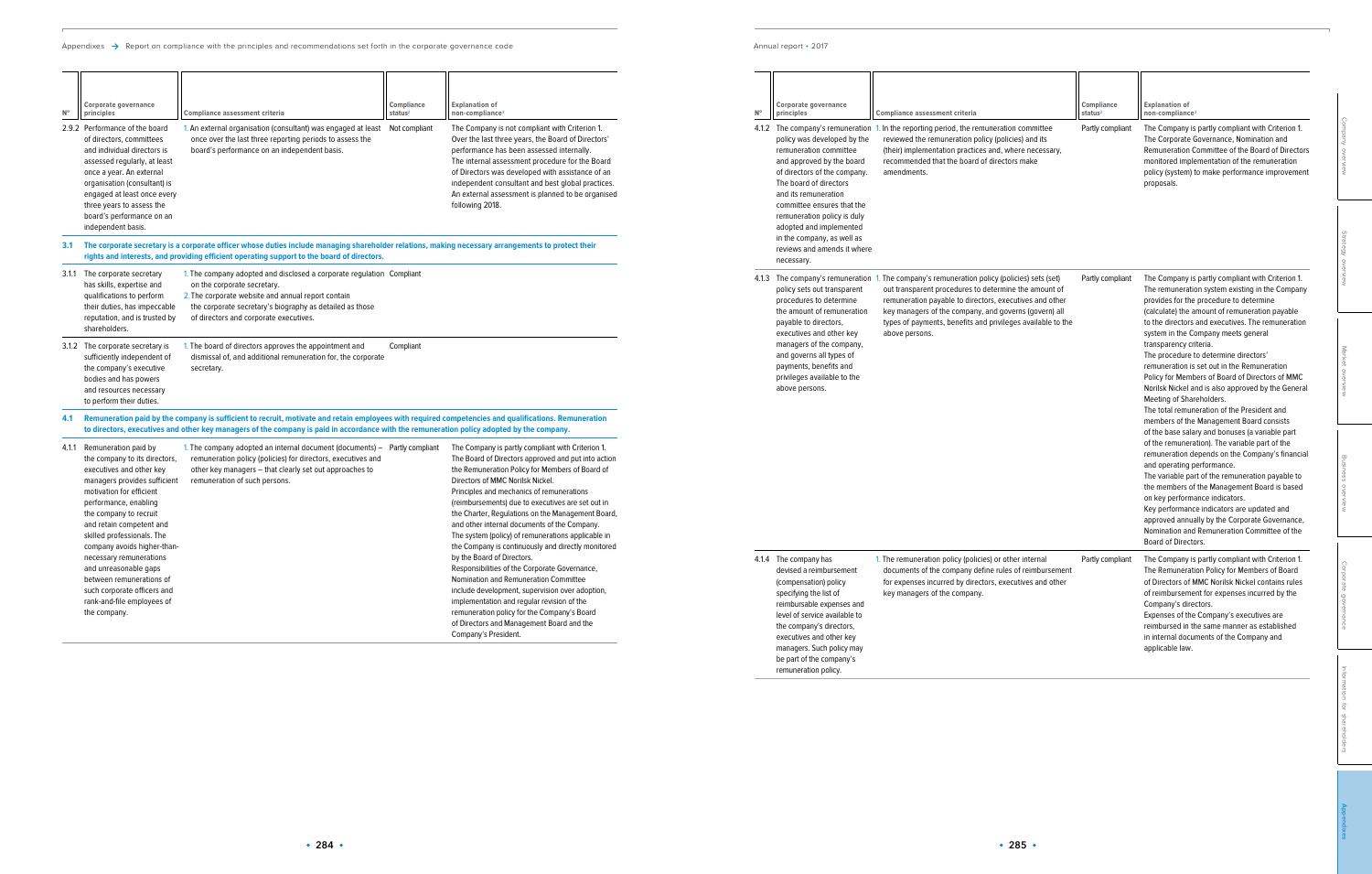## Annual report • 2017

[Information for shareholders](#page--1-0)

**[Appendixes](#page--1-0)**

control functions of orate divisions are clearly set evant policies approved by Compliant

| $\mathsf{N}^\circ$ | Corporate governance<br>principles                                                                                                                                                                                                                                                                                                                         | Compliance assessment criteria                                                                                                                                                                                                                                                                    | Compliance<br>status <sup>2</sup> | <b>Explanation of</b><br>non-compliance <sup>3</sup>                                                                                                                                                                                                                                                                                                                                                                                                                                                                                                                                                                                                                                                                                                    | $N^{\circ}$                                                                               | Corporate governance<br>principles                                                                                                                                                                                                                                                                                         | Compliance assessment criteria                                                                                                                                                                                                                                                                                                                                                                                                                                                                                                                                                                                                         | Compliance<br>status <sup>2</sup>                           | <b>Explanation of</b><br>non-compliance <sup>3</sup>                                                                                                                                                                                                                                                                                                                                                                                                                                                                                                                                                                               |
|--------------------|------------------------------------------------------------------------------------------------------------------------------------------------------------------------------------------------------------------------------------------------------------------------------------------------------------------------------------------------------------|---------------------------------------------------------------------------------------------------------------------------------------------------------------------------------------------------------------------------------------------------------------------------------------------------|-----------------------------------|---------------------------------------------------------------------------------------------------------------------------------------------------------------------------------------------------------------------------------------------------------------------------------------------------------------------------------------------------------------------------------------------------------------------------------------------------------------------------------------------------------------------------------------------------------------------------------------------------------------------------------------------------------------------------------------------------------------------------------------------------------|-------------------------------------------------------------------------------------------|----------------------------------------------------------------------------------------------------------------------------------------------------------------------------------------------------------------------------------------------------------------------------------------------------------------------------|----------------------------------------------------------------------------------------------------------------------------------------------------------------------------------------------------------------------------------------------------------------------------------------------------------------------------------------------------------------------------------------------------------------------------------------------------------------------------------------------------------------------------------------------------------------------------------------------------------------------------------------|-------------------------------------------------------------|------------------------------------------------------------------------------------------------------------------------------------------------------------------------------------------------------------------------------------------------------------------------------------------------------------------------------------------------------------------------------------------------------------------------------------------------------------------------------------------------------------------------------------------------------------------------------------------------------------------------------------|
|                    |                                                                                                                                                                                                                                                                                                                                                            | 4.2 Remuneration payable to directors of the company aligns their financial interests with long-term financial interests of shareholders.                                                                                                                                                         |                                   |                                                                                                                                                                                                                                                                                                                                                                                                                                                                                                                                                                                                                                                                                                                                                         |                                                                                           |                                                                                                                                                                                                                                                                                                                            | 4.3 Remuneration of executives and other key managers is linked to the company's performance and their personal contribution thereto.                                                                                                                                                                                                                                                                                                                                                                                                                                                                                                  |                                                             |                                                                                                                                                                                                                                                                                                                                                                                                                                                                                                                                                                                                                                    |
|                    | 4.2.1 The company pays a fixed<br>annual remuneration to its<br>directors.<br>The company does not<br>remunerate directors for<br>attending certain meetings of<br>the board of directors or its<br>committees.<br>The company does not<br>employ any means of short-<br>term motivation or additional<br>incentives to stimulate its<br>directors.        | 1. The fixed annual remuneration was the only monetary<br>remuneration paid to directors for sitting on the board<br>in the reporting period.                                                                                                                                                     | Compliant                         |                                                                                                                                                                                                                                                                                                                                                                                                                                                                                                                                                                                                                                                                                                                                                         |                                                                                           | 4.3.1 Remuneration paid to<br>executives and other key<br>managers of the company<br>consists of two reasonably<br>balanced parts: a fixed<br>part and variable part,<br>which depends on the<br>company's performance and<br>the employee's personal<br>(individual) contribution<br>thereto.                             | 1. Performance indicators approved by the board of directors Partly compliant<br>were used in the reporting period to calculate the variable<br>part of remuneration paid to executives and other key<br>managers of the company<br>2. During the last assessment of remuneration payable to<br>executives and other key managers of the company,<br>the board of directors (remuneration committee) made<br>sure that fixed and variable parts of remuneration were<br>effectively balanced.<br>3. The company established a procedure to claim bonuses<br>wrongfully received by executives and other key managers<br>of the company |                                                             | The Company is partly compliant with Criterion 1.<br>Annual key performance indicators were used to<br>calculate the variable part of remuneration paid<br>to executives. These final (annual) indicators were<br>preliminarily analysed, revised and approved<br>by the Corporate Governance, Nomination<br>and Remuneration Committee of the Board of<br>Directors.<br>The Company is partly compliant with Criterion 2.<br>The Corporate Governance, Nomination and<br>Remuneration Committee of the Board of Directors<br>revises remuneration of the Company's executives<br>on an annual basis. Following the last revision, |
|                    | 4.2.2 Long-term ownership of the<br>company's shares is the<br>best tool to align financial<br>interests of directors<br>with long-term interests<br>of shareholders. At the<br>same time, the right to sell<br>shares is not conditional<br>on achieving certain<br>performance indicators, and<br>directors do not participate in<br>stock option plans. | If an internal document (documents) – a remuneration<br>policy (policies) – provides for the company's shares to be<br>granted to directors, clear rules should be established and<br>disclosed as to how directors may hold shares and how to<br>incentivise long-term ownership of such shares. | Compliant                         |                                                                                                                                                                                                                                                                                                                                                                                                                                                                                                                                                                                                                                                                                                                                                         |                                                                                           | 4.3.2 The company adopted a                                                                                                                                                                                                                                                                                                | 1. The company adopted a long-term share-based incentive Not compliant                                                                                                                                                                                                                                                                                                                                                                                                                                                                                                                                                                 |                                                             | it was concluded that fixed and variable parts<br>of remuneration payable in the Company were<br>effectively balanced.<br>The Company is partly compliant with Criterion 3.<br>Applicable laws enable the Company to claim<br>bonuses wrongfully received by employees<br>(including executives) of the Company. This<br>legal mechanism is effective enough and can<br>be used regardless of whether it is included (by<br>reference or otherwise) into internal documents of<br>the Company.<br>The Company is not compliant with Criterion 1.                                                                                   |
|                    | 4.2.3 The company offers no<br>additional remunerations or<br>reimbursements if directors'<br>powers are terminated early<br>after the change of control<br>over the company or for any                                                                                                                                                                    | 1. The company offers no additional remunerations or<br>reimbursements if directors' powers are terminated<br>early after the change of control over the company or for<br>any other reason                                                                                                       | Partly compliant                  | The Company is partly compliant with Criterion 1.<br>The remuneration policy (system) existing in the<br>Company does not provide for any additional<br>remunerations or reimbursements in case<br>directors' powers are terminated early after the<br>change of control over the Company or for any                                                                                                                                                                                                                                                                                                                                                                                                                                                    |                                                                                           | long-term share-based<br>incentive plan for its<br>executives and other key<br>managers (an option plan or<br>another derivative plan with<br>the company's shares as an<br>underlying asset).                                                                                                                             | plan for its executives and other key managers (an incentive<br>plan with the company's shares as an underlying asset).<br>2. According to the long-term incentive plan for the company's<br>executives and other key managers, the right to sell shares<br>or other derivatives used in this plan arises not earlier than<br>in three years after such right is granted. The right to sell is<br>also conditional on certain performance indicators.                                                                                                                                                                                  |                                                             | The Company considers the possibility of<br>introducing an option plan as a long-term incentive<br>for its executives.<br>However, the possibility is restricted by the<br>absence of specific provisions on corporate option<br>plans and relevant matters in the Russian civil and<br>corporate law.                                                                                                                                                                                                                                                                                                                             |
|                    | other reason.                                                                                                                                                                                                                                                                                                                                              |                                                                                                                                                                                                                                                                                                   |                                   | other reason.<br>The only exception is made for the current<br>4.3.3 Compensations (golden<br>Chairman of the Board of Directors. The General<br>parachutes) paid by the<br>Meeting of Shareholders decided to pay extra<br>company to its executives<br>remuneration to the current Chairman of the Board<br>of Directors if the above circumstances arise.<br>case of early termination<br>This privilege is explained by exceptional business<br>of their powers at the<br>skills and professionalism of the current Chairman,<br>company's initiative<br>who is one of the most experienced and highly<br>qualified world class managers with an extensive<br>expertise in the mining industry.<br>two fixed parts of their<br>annual remuneration. | and other key managers in<br>(provided there was no fraud<br>on their part) do not exceed | I. Compensations (golden parachutes) paid by the company<br>to its executives and other key managers in case of early<br>termination of their powers at the company's initiative<br>(provided there was no fraud on their part) did not exceed<br>two fixed parts of their annual remuneration in the reporting<br>period. | Not applicable                                                                                                                                                                                                                                                                                                                                                                                                                                                                                                                                                                                                                         | No such compensations were paid in the reporting<br>period. |                                                                                                                                                                                                                                                                                                                                                                                                                                                                                                                                                                                                                                    |

|  |       | executives and other key<br>managers (an option plan or<br>another derivative plan with<br>the company's shares as an<br>underlying asset).                                                                                                                                                                   | <b>Z.</b> According to the long-term ince<br>executives and other key mana<br>or other derivatives used in this<br>in three years after such right is<br>also conditional on certain perfo     |
|--|-------|---------------------------------------------------------------------------------------------------------------------------------------------------------------------------------------------------------------------------------------------------------------------------------------------------------------|------------------------------------------------------------------------------------------------------------------------------------------------------------------------------------------------|
|  | 4.3.3 | Compensations (golden<br>parachutes) paid by the<br>company to its executives<br>and other key managers in<br>case of early termination<br>of their powers at the<br>company's initiative<br>(provided there was no fraud<br>on their part) do not exceed<br>two fixed parts of their<br>annual remuneration. | 1. Compensations (golden parachu<br>to its executives and other key r<br>termination of their powers at th<br>(provided there was no fraud on<br>two fixed parts of their annual re<br>period. |
|  | 5.1   | the management.                                                                                                                                                                                                                                                                                               | The company has an efficient risk management and internal of                                                                                                                                   |
|  | 5.1.1 | The board of directors<br>defined principles of, and<br>approaches to, the risk<br>management and internal<br>control system in the<br>company.                                                                                                                                                               | 1. Risk management and internal of<br>management bodies and corpor<br>out in internal documents / relev<br>the board of directors.                                                             |

## **5.1 The company has an efficient risk management and internal control system in place to provide reasonable assurance that it will achieve the goals set by**

| directors do not participate in                                                                                                                                                                          |                                                                                                                                                                                             |                  |                                                                                                                                                                                                                                                                                                                                                                                                                                                                                                                                                                                                                                                                                                                                                                                                                                       |                                                                                                                                        |
|----------------------------------------------------------------------------------------------------------------------------------------------------------------------------------------------------------|---------------------------------------------------------------------------------------------------------------------------------------------------------------------------------------------|------------------|---------------------------------------------------------------------------------------------------------------------------------------------------------------------------------------------------------------------------------------------------------------------------------------------------------------------------------------------------------------------------------------------------------------------------------------------------------------------------------------------------------------------------------------------------------------------------------------------------------------------------------------------------------------------------------------------------------------------------------------------------------------------------------------------------------------------------------------|----------------------------------------------------------------------------------------------------------------------------------------|
| stock option plans.                                                                                                                                                                                      |                                                                                                                                                                                             |                  |                                                                                                                                                                                                                                                                                                                                                                                                                                                                                                                                                                                                                                                                                                                                                                                                                                       | 4.3.2 The                                                                                                                              |
| 4.2.3 The company offers no<br>additional remunerations or<br>reimbursements if directors'<br>powers are terminated early<br>after the change of control<br>over the company or for any<br>other reason. | . The company offers no additional remunerations or<br>reimbursements if directors' powers are terminated<br>early after the change of control over the company or for<br>any other reason. | Partly compliant | The Company is partly compliant with Criterion 1.<br>The remuneration policy (system) existing in the<br>Company does not provide for any additional<br>remunerations or reimbursements in case<br>directors' powers are terminated early after the<br>change of control over the Company or for any<br>other reason.<br>The only exception is made for the current<br>Chairman of the Board of Directors. The General<br>Meeting of Shareholders decided to pay extra<br>remuneration to the current Chairman of the Board<br>of Directors if the above circumstances arise.<br>This privilege is explained by exceptional business<br>skills and professionalism of the current Chairman,<br>who is one of the most experienced and highly<br>qualified world class managers with an extensive<br>expertise in the mining industry. | long<br>ince<br>exed<br>man<br>anot<br>the o<br>und<br>4.3.3 Com<br>para<br>com<br>and<br>case<br>of th<br>com<br>(pro<br>on tl<br>two |
|                                                                                                                                                                                                          |                                                                                                                                                                                             |                  |                                                                                                                                                                                                                                                                                                                                                                                                                                                                                                                                                                                                                                                                                                                                                                                                                                       |                                                                                                                                        |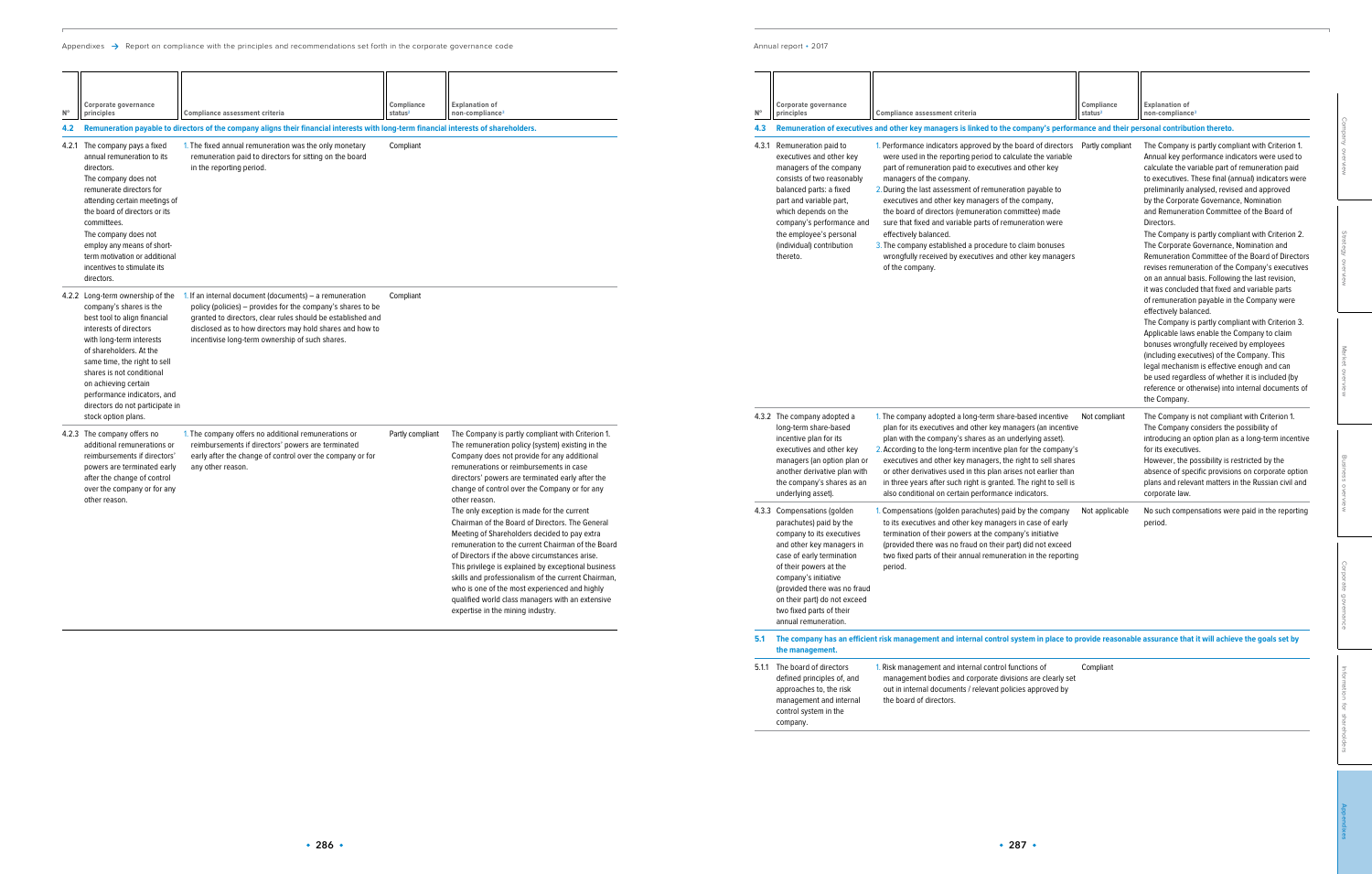| $N^{\circ}$ | Corporate governance<br>principles                                                                                                                                                                           | <b>Compliance assessment criteria</b>                                                                                                                                                                                                                                                                                                                                                                                                                                                                                       | Compliance<br>status <sup>2</sup> | <b>Explanation of</b><br>non-compliance <sup>3</sup>                                                                                                                                                                                                                                                                                                   |                              |
|-------------|--------------------------------------------------------------------------------------------------------------------------------------------------------------------------------------------------------------|-----------------------------------------------------------------------------------------------------------------------------------------------------------------------------------------------------------------------------------------------------------------------------------------------------------------------------------------------------------------------------------------------------------------------------------------------------------------------------------------------------------------------------|-----------------------------------|--------------------------------------------------------------------------------------------------------------------------------------------------------------------------------------------------------------------------------------------------------------------------------------------------------------------------------------------------------|------------------------------|
|             | 5.2.2 The internal audit division<br>assesses the efficiency of<br>the internal control, risk<br>management and corporate<br>governance systems. The<br>company applies generally<br>accepted internal audit | 1. Efficiency of the internal control and risk management<br>system was assessed in the reporting period as part of<br>internal audit.<br>2. The company uses generally accepted approaches<br>to internal control and risk management.                                                                                                                                                                                                                                                                                     | Partly compliant                  | The Company is partly compliant with Criterion 1.<br>The Internal Audit Department is guided by<br>international professional standards of internal<br>audit. In the reporting period, the Internal Audit<br>Department assessed the efficiency of the<br>internal control and risk management systems<br>in certain processes and subsidiaries of the | Company overview             |
|             | standards.                                                                                                                                                                                                   |                                                                                                                                                                                                                                                                                                                                                                                                                                                                                                                             |                                   | Company as part of the audit engagement. In<br>2018, the Internal Audit Department plans to<br>conduct a comprehensive assessment of the risk<br>management and internal control framework<br>and its performance.                                                                                                                                     | Strategy overview            |
| 6.1         |                                                                                                                                                                                                              | The company and its operations are transparent for shareholders, investors, and other stakeholders.                                                                                                                                                                                                                                                                                                                                                                                                                         |                                   |                                                                                                                                                                                                                                                                                                                                                        |                              |
|             | 6.1.1 The company developed<br>and adopted an information<br>policy that ensures effective<br>exchange of information                                                                                        | 1. The board of directors approved an information policy<br>developed in accordance with recommendations of<br>the Code.<br>2. The board of directors (or any of its committees) reviewed                                                                                                                                                                                                                                                                                                                                   | Compliant                         |                                                                                                                                                                                                                                                                                                                                                        |                              |
|             | between the company, its<br>shareholders, investors, and<br>other stakeholders.                                                                                                                              | matters related to the company's compliance with its<br>information policy at least once in the reporting period.                                                                                                                                                                                                                                                                                                                                                                                                           |                                   |                                                                                                                                                                                                                                                                                                                                                        |                              |
|             | 6.1.2 The company discloses<br>information on its corporate<br>governance, including<br>details on its compliance<br>with the principles and<br>recommendations set out in                                   | 1. The company discloses information on its corporate<br>governance practices and general principles of corporate<br>governance, including by way of publications on the<br>company's website.<br>2. The company discloses information on its executive bodies,<br>board of directors, directors' independence, and membership                                                                                                                                                                                              | Compliant                         |                                                                                                                                                                                                                                                                                                                                                        | Market overview              |
|             | the Code.                                                                                                                                                                                                    | in board committees (in accordance with the definitions<br>contained in the Code).<br>3. If there is a person controlling the company, the company<br>publishes a controlling person statement on the plans of such<br>person regarding corporate governance in the company.                                                                                                                                                                                                                                                |                                   |                                                                                                                                                                                                                                                                                                                                                        | Business overview            |
| 6.2         | grounded decisions.                                                                                                                                                                                          | The company timely discloses full, accurate and up-to-date information on the company to enable shareholders and investors to make                                                                                                                                                                                                                                                                                                                                                                                          |                                   |                                                                                                                                                                                                                                                                                                                                                        |                              |
|             | 6.2.1 The company discloses<br>information in accordance                                                                                                                                                     | 1. The company's information policy defines approaches to, and<br>criteria of, identifying information that may have a material                                                                                                                                                                                                                                                                                                                                                                                             | Compliant                         |                                                                                                                                                                                                                                                                                                                                                        |                              |
|             | with the principles of<br>regularity, consistency,<br>timeliness, accessibility,<br>reliability, completeness<br>and comparability of<br>disclosed data.                                                     | influence on the value of the company and its securities,<br>as well as procedures ensuring timely disclosure of such<br>information.<br>2. If the company's securities are traded on foreign organised<br>markets, disclosures of material information in Russia and such<br>markets are made simultaneously and to the same extent.<br>3. If foreign shareholders hold a material share in the company,<br>disclosures in the reporting period were made in Russian and<br>also in one of the most widely used languages. |                                   |                                                                                                                                                                                                                                                                                                                                                        | Corporate governance         |
|             | approach to disclosures and<br>discloses information about<br>its operations even if such<br>be disclosed by law.                                                                                            | 6.2.2 The company avoids a formal 1. The company disclosed its annual and semi-annual IFRS<br>financial statements in the reporting period. The annual<br>report of the company incorporates annual IFRS financial<br>statements and an audit opinion.<br>information is not required to 2. In accordance with Recommendation 290 of the Code, the<br>company discloses full information about its capital structure                                                                                                        | Compliant                         |                                                                                                                                                                                                                                                                                                                                                        | Information for shareholders |

Appendixes  $\rightarrow$  Report on compliance with the principles and recommendations set forth in the corporate governance code

| $N^{\circ}$ | Corporate governance<br>principles<br>5.1.2 Executive bodies of the<br>company establish and<br>maintain an efficient<br>risk management and<br>internal control system in<br>the company.                                                                                                                                                              | Compliance assessment criteria<br>1. Executive bodies of the company arranged for proper<br>distribution of risk management and internal control<br>functions and powers between employees and managers<br>of business units / divisions.                         | Compliance<br>status <sup>2</sup><br>Compliant | <b>Explanation of</b><br>non-compliance <sup>3</sup>                                                                                                                                                                                                                                                                                                                                                                                                                                                               | $5.2.2$ Th             |
|-------------|---------------------------------------------------------------------------------------------------------------------------------------------------------------------------------------------------------------------------------------------------------------------------------------------------------------------------------------------------------|-------------------------------------------------------------------------------------------------------------------------------------------------------------------------------------------------------------------------------------------------------------------|------------------------------------------------|--------------------------------------------------------------------------------------------------------------------------------------------------------------------------------------------------------------------------------------------------------------------------------------------------------------------------------------------------------------------------------------------------------------------------------------------------------------------------------------------------------------------|------------------------|
|             | 5.1.3 The risk management and<br>internal control system<br>gives accurate, fair and<br>clear representation of the<br>company's current affairs and<br>prospects, ensures integrity<br>and transparency of financial<br>statements, as well as<br>rationality and acceptability<br>of the company's risk<br>appetite. <sup>1</sup>                     | 1. The company adopted an anti-corruption policy.<br>2. The company established an easily accessible channel to<br>inform the board of directors or its audit committee about<br>breaches of the law, internal procedures and ethics code of<br>the company.      | Compliant                                      |                                                                                                                                                                                                                                                                                                                                                                                                                                                                                                                    | $6.1$ Ti<br>6.1.1 Th   |
|             | 5.1.4 The board of directors<br>takes the steps required<br>to make sure that the risk<br>management and internal<br>control system existing in the<br>company meets principles<br>and approaches approved<br>by the board of directors and<br>functions effectively.                                                                                   | 1. In the reporting period, the board of directors or its audit<br>committee assessed performance of the risk management<br>and internal control system. Key results of this assessment<br>are included in the annual report of the company.                      | Partly compliant                               | The Company is partly compliant with Criterion 1.<br>In the reporting period, the Audit Committee<br>reviewed results of internal control tests carried<br>out by an external auditor (KPMG). Results are<br>presented in the Annual Report. In 2018, the<br>Internal Audit Department plans to conduct<br>a comprehensive assessment of the risk<br>management and internal control framework<br>and its performance, and submit the results<br>to the Audit and Sustainable Development<br>Committee for review. | $6.1.2$ Th             |
|             | system and corporate management practices.                                                                                                                                                                                                                                                                                                              | 5.2 An internal audit is performed regularly to conduct a comprehensive assessment of reliability and efficiency of the risk management and internal control                                                                                                      |                                                |                                                                                                                                                                                                                                                                                                                                                                                                                                                                                                                    |                        |
|             | 5.2.1 A separate division is<br>established in the company<br>or an independent external<br>organisation is hired to<br>perform an internal audit.<br>Functional and administrative<br>accountabilities of the<br>internal audit division are<br>separated. The internal<br>audit division is functionally<br>accountable to the board of<br>directors. | 1. A separate division, which is functionally accountable to<br>the board of directors or its audit committee, is established<br>in the company or an independent external organisation<br>with the same accountability is hired to perform an internal<br>audit. | Compliant                                      |                                                                                                                                                                                                                                                                                                                                                                                                                                                                                                                    | $6.2$ TI<br>$6.2.1$ Th |